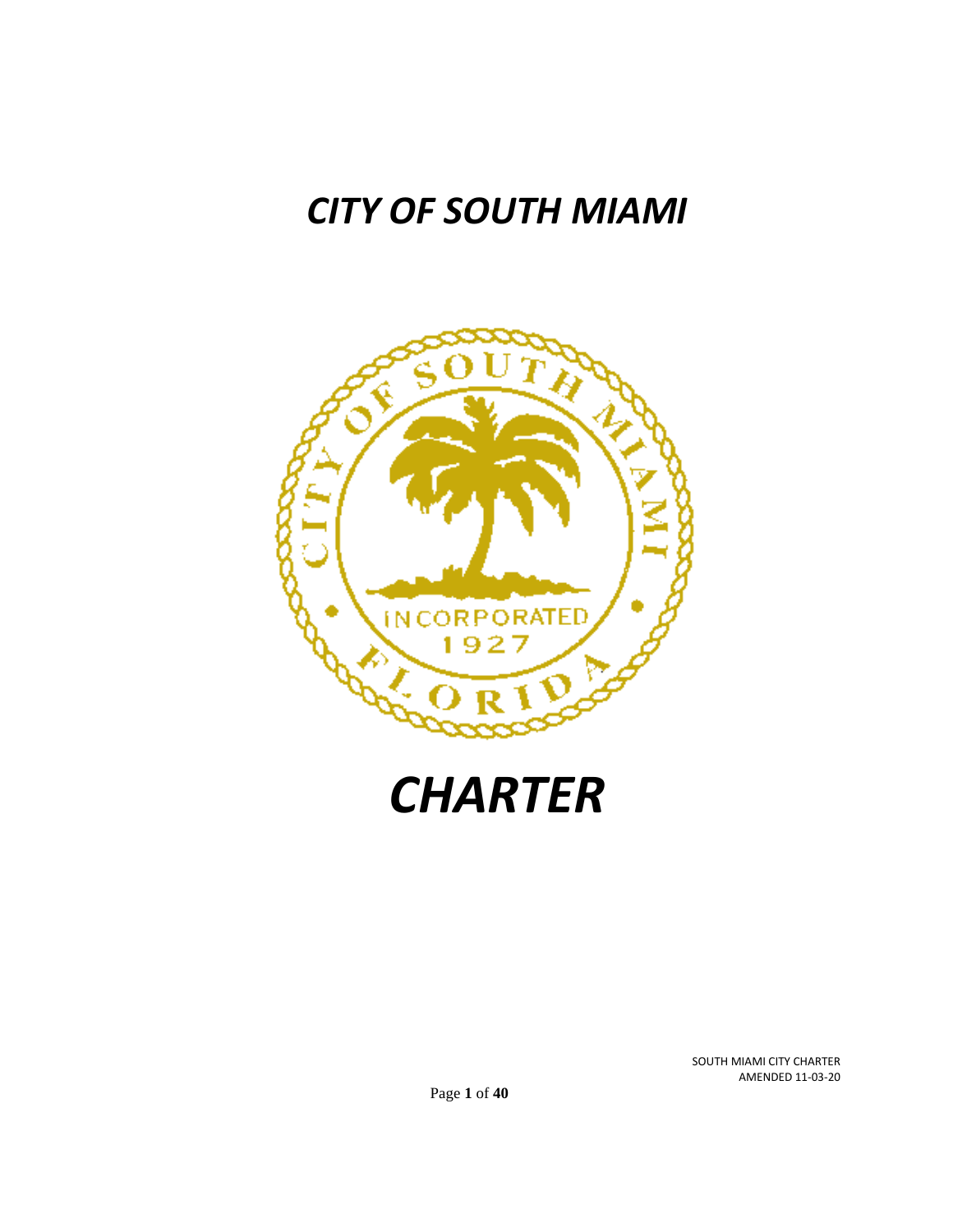### TABLE OF CONTENTS

| <b>SECTION 1.</b> |                                              |  |
|-------------------|----------------------------------------------|--|
| SECTION 2.        |                                              |  |
| <b>SECTION 3.</b> |                                              |  |
| SECTION 4.        |                                              |  |
| SECTION 5.        |                                              |  |
|                   |                                              |  |
| <b>SECTION 1.</b> |                                              |  |
| SECTION 2.        |                                              |  |
| <b>SECTION 3.</b> |                                              |  |
| <b>SECTION 4.</b> |                                              |  |
| <b>SECTION 5.</b> |                                              |  |
| <b>SECTION 6.</b> |                                              |  |
| SECTION 7.        |                                              |  |
| <b>SECTION 8.</b> |                                              |  |
| <b>SECTION 9.</b> |                                              |  |
| SECTION 10.       |                                              |  |
| SECTION 11.       |                                              |  |
|                   |                                              |  |
| SECTION 1.        |                                              |  |
| SECTION 2.        |                                              |  |
| SECTION 3.        |                                              |  |
| SECTION 4.        |                                              |  |
| SECTION 5.        |                                              |  |
|                   |                                              |  |
| SECTION 1.        |                                              |  |
| SECTION 2.        |                                              |  |
|                   |                                              |  |
|                   | SOUTH MIAMI CITY CHARTER<br>AMENDED 11-03-20 |  |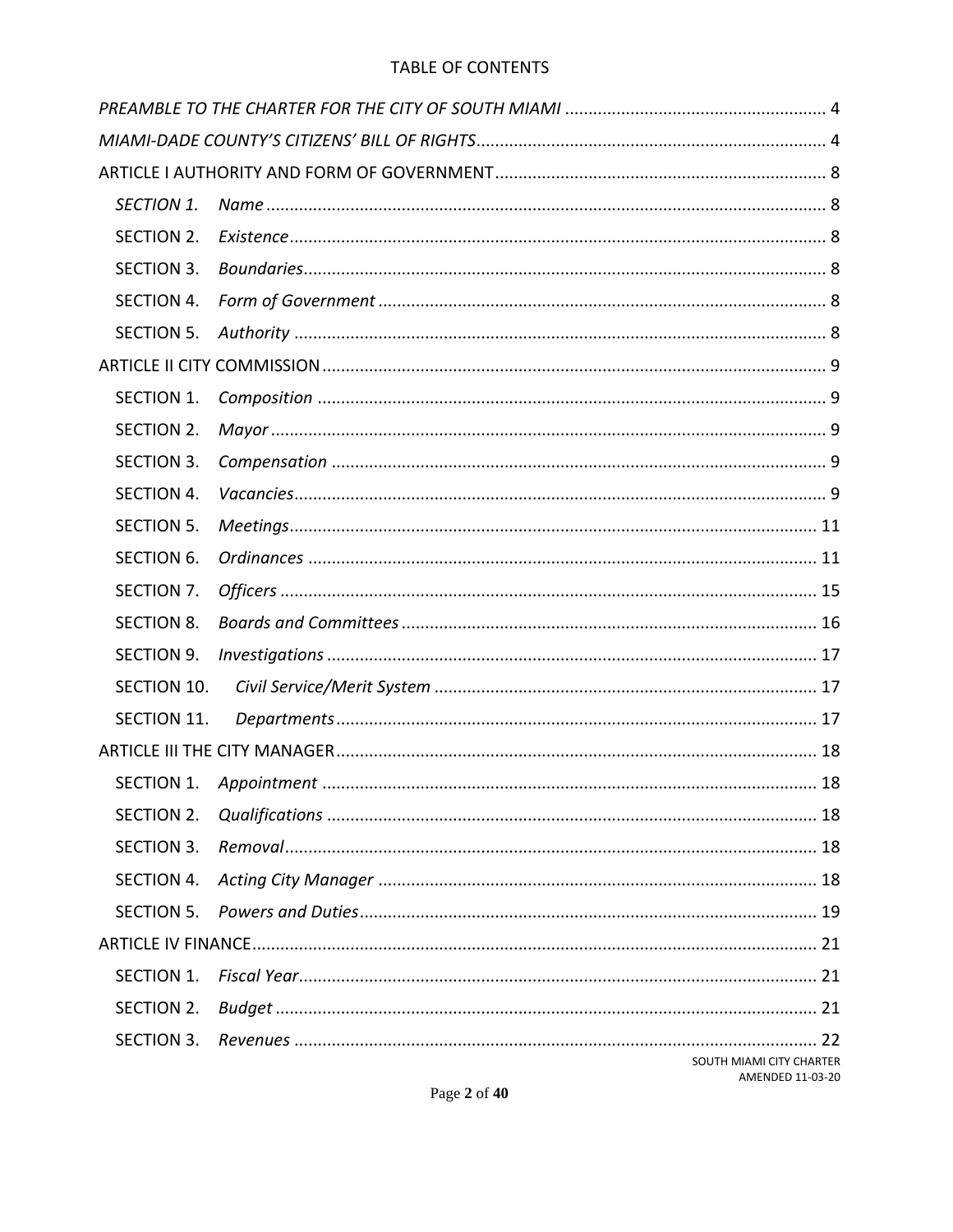| SECTION 4.        |  |  |
|-------------------|--|--|
|                   |  |  |
| <b>SECTION 1.</b> |  |  |
| SECTION 2.        |  |  |
| SECTION 3.        |  |  |
| <b>SECTION 4.</b> |  |  |
| <b>SECTION 5.</b> |  |  |
| <b>SECTION 6.</b> |  |  |
|                   |  |  |
| <b>SECTION 1.</b> |  |  |
| SECTION 2.        |  |  |
| <b>SECTION 3.</b> |  |  |
| <b>SECTION 4.</b> |  |  |
| <b>SECTION 5.</b> |  |  |
| <b>SECTION 6.</b> |  |  |
| SECTION 7.        |  |  |
| <b>SECTION 8.</b> |  |  |
| <b>SECTION 9.</b> |  |  |
| SECTION 10.       |  |  |
| SECTION 11.       |  |  |
| SECTION 12.       |  |  |
|                   |  |  |

(Amended 2/11/14)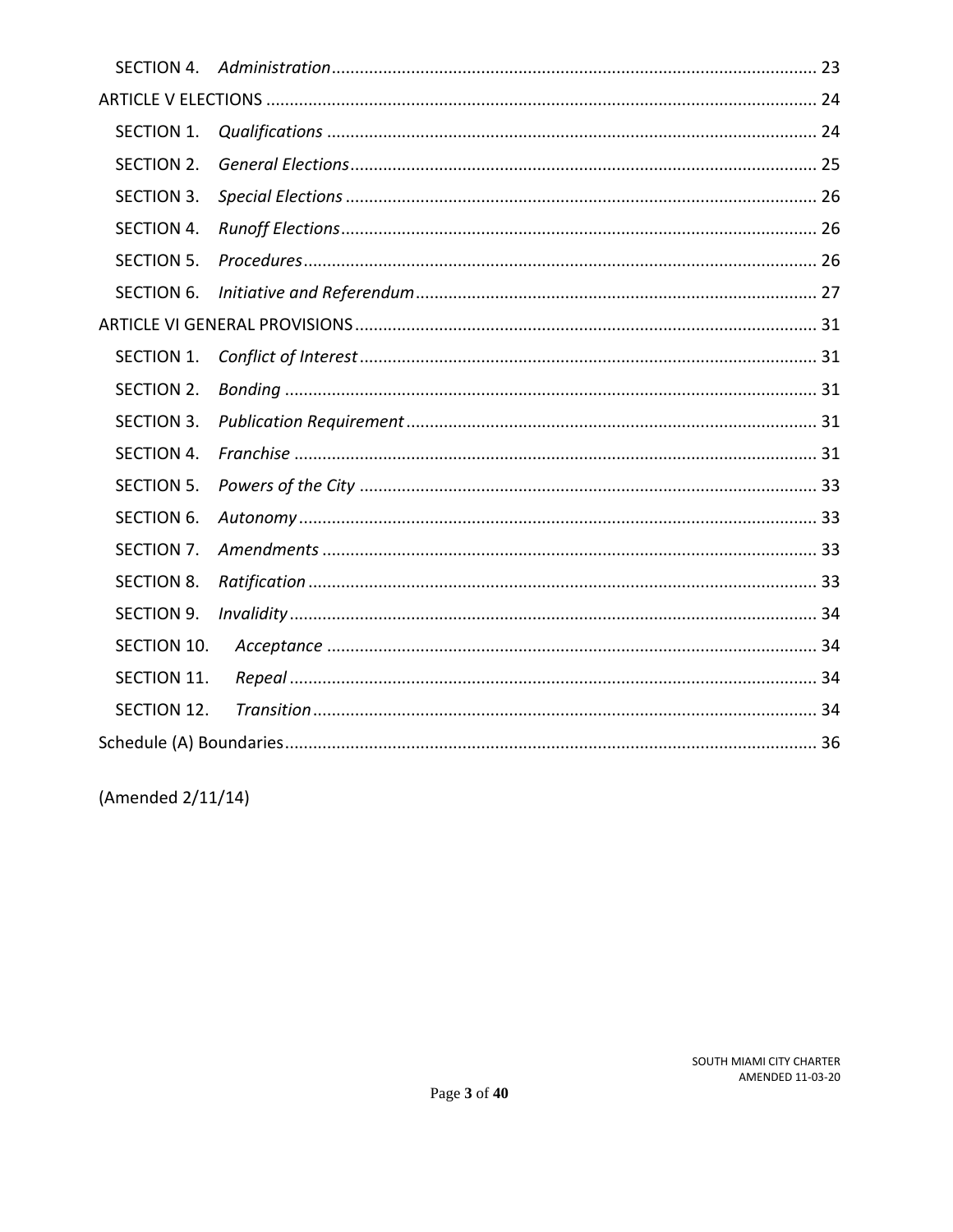# *PREAMBLE TO THE CHARTER FOR THE CITY OF SOUTH MIAMI*

<span id="page-3-0"></span>We, the people of the City of South Miami, in order to secure for ourselves the benefits and responsibilities of Home Rule, and in order to provide a municipal government to serve our present and future needs, and recognizing that the City exists for the purpose of providing for the health, happiness, education, safety and welfare of it citizenry, do hereby adopt this Charter. The City Commission and all of its boards, committees and employees shall at all times conduct themselves in accordance with common courtesy and consistent with the Code of Ethics of the State of Florida and Miami-Dade County. (Amended 2/11/14)

# *MIAMI-DADE COUNTY'S CITIZENS' BILL OF RIGHTS*

<span id="page-3-1"></span>(A) This government has been created to protect the governed, not the governing. In order to provide the public with full and accurate information, to promote efficient administrative management, to make government more accountable, and to insure to all persons fair and equitable treatment, the following rights are guaranteed:

1. *Convenient access.* Every person has the right to transact business with the County and the municipalities with a minimum of personal inconvenience. It shall be the duty of the County manager and the Commission to provide, within the county's budget limitations, reasonably convenient times and places for registration and voting, for required inspections, and for transacting business with the City.

2. *Truth in government.* No County or municipal official or employee shall knowingly furnish false information on any public matter, nor knowingly omit significant facts when giving requested information to members of the public.

3. *Public records.* All audits, reports, minutes, documents and other public records of the County and its boards, agencies, departments and authorities shall be open for inspection at reasonable times and places convenient to the public.

4. *Minutes and ordinance register.* The Clerk of the City Commission shall maintain and make available for public inspection an ordinance register separate from the minutes showing the votes of each member on all ordinances and resolutions listed by descriptive title. Written minutes of all meetings and the ordinance register shall be available for public inspection not later than 30 days after the conclusion of the meeting.

5. *Right to be heard.* So far as the orderly conduct of public business permits, any interested person has the right to appear before the Commission or any municipal Board or agency, or department for the presentation, adjustment or determination of an issue, request or controversy within the jurisdiction of the governmental entity involved. Matters shall be scheduled for the convenience of the public, and the agenda shall be divided into approximate time periods so that the public may know approximately when a matter will be heard. Nothing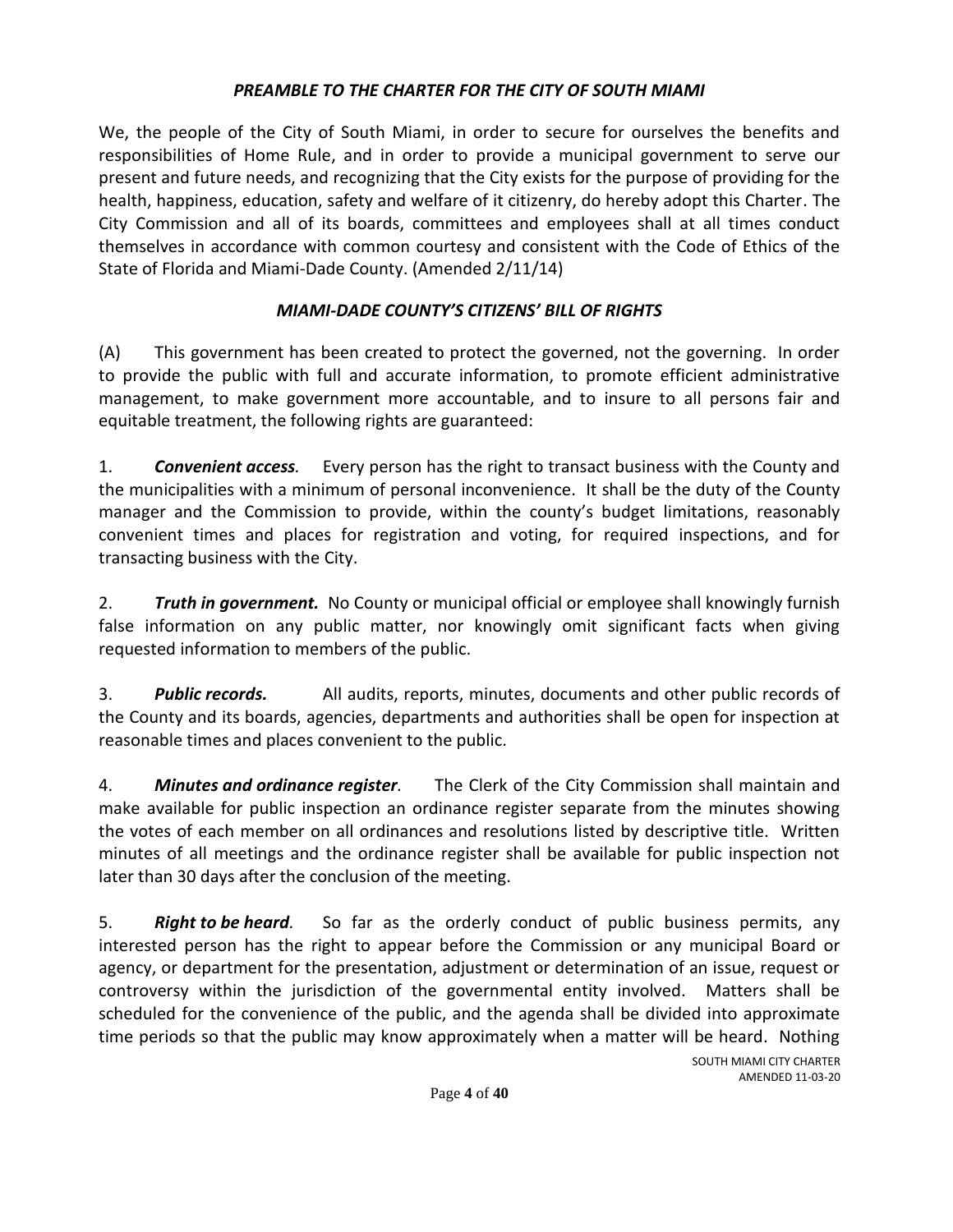herein shall prohibit any governmental entity or agency from imposing reasonable time limits for the presentation of a matter.

6. *Right to notice.* Persons entitled to notice of a county or municipal hearing shall be timely informed as to the time, place and nature of the hearing and the legal authority pursuant to which the hearing is to be held. Failure by an individual to receive such notice shall not constitute mandatory grounds for cancelling the hearing or rendering invalid any determination made at such hearing. Copies of proposed ordinances or resolutions shall be made available at a reasonable time prior to the hearing, unless the matter involves an emergency ordinance or resolution.

7. *No unreasonable postponements.* No matter once having been placed on a formal agenda by the county or any municipality shall be postponed to another day except for good cause shown in the opinion of the county Commission, the municipal council or other governmental entity or agency conducting such meeting, and then only on condition that any person so requesting is mailed adequate notice of the new date of any postponed meeting. Failure by an individual to receive such notice shall not constitute mandatory grounds for cancelling the hearing or rendering invalid any determination made at such hearing.

8. *Right of public hearing.* Upon a timely request of any interested party public hearing shall be held by any county or municipal agency, board, department or authority upon any significant policy decision to be issued by it which is not subject to subsequent administrative or legislative review and hearing. This provision shall not apply to the law department of the county or of any municipality, not to any body whose duties and responsibilities are solely advisory.

At any zoning or other hearing in which review is exclusively by certiorari, a party or his counsel shall be entitled to present his case or defense by oral or documentary evidence, to submit rebuttal evidence, and to conduct such cross-examination as may be required for a full and true disclosure of the facts. The decision of any such agency, board, department or authority must be based upon the facts in the record. Procedural rules establishing reasonable time and other limitations may be promulgated and amended from time to time.

9. *Notice of action and reasons.* Prompt notice shall be given of the denial in whole or in part of a request of an interested person made in connection with any county or municipal administrative decision or proceeding when the decision is reserved at the conclusion of the hearing. The notice shall be accompanied by a statement of the grounds for denial.

10. *Managers' and attorneys' reports.* The county manager and county attorney and each city manager and city attorney shall periodically make a public status report on all major matters pending or concluded within their respective jurisdictions.

11. *Budgeting.* In addition to any budget required by state statute, the county manager shall prepare a budget showing the cost of each program of each budget year. Prior to the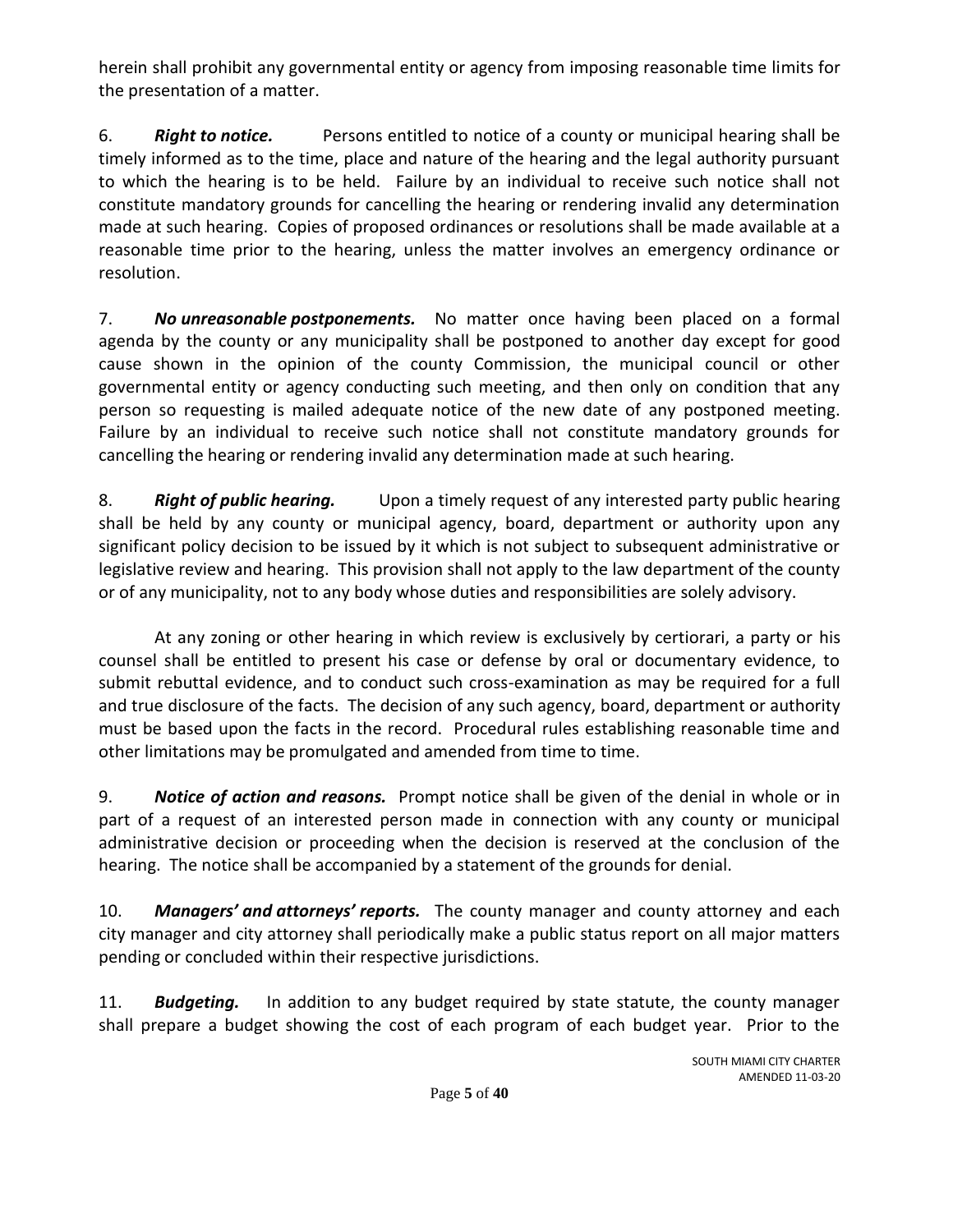county Commission's first public hearing on the proposed budget required by state law, the county manager shall make public a budget summary setting forth the proposed cost of each individual program and reflecting the personnel for each program, the purpose therefor, the estimated millage cost of each program and the amount of any contingency and carry over funds of each program.

12. *Quarterly budget comparisons.* The county manager shall make public a quarterly report showing the actual expenditures during the quarter just ended against one quarter of the proposed annual expenditures set forth in the budget. Such report shall also reflect the same cumulative information for whatever portion of the fiscal year that has elapsed.

13. *Adequate audits.* An annual audit of the county and each municipality shall be made by an independent certified public accounting firm in accordance with generally accepted auditing standards. A summary of the results, including any deficiencies found, shall be made public. In making such audit, proprietary functions shall be audited separately and adequate depreciation on proprietary facilities shall be accrued so the public may determine the amount of any direct or indirect subsidy.

14. *Regional offices.* Regional offices of the county's administrative services shall be maintained at locations in the county for the convenience of the residents.

15. *Financial disclosure.* The Commission shall by ordinance make provisions for the filing under oath or affirmation by all county and municipal elective officials, candidates for county and municipal elective offices, such employees as may be designated by ordinance, and such other public officials, and outside consultants who receive funds from the county or municipalities within the county and who may legally be included, or personal financial statements, copies of personal federal income tax returns, or itemized source of income statements of income statements. Provisions shall be made for preparing and keeping such reports current from time to time, and for public disclosure.

The Commission shall also make provisions for the filling annually under oath of a report by full-time county and municipal employees of all outside employment and amounts received therefrom. The county manager or any city manager may require monthly reports from individual employees or groups of employees for good cause.

16. *Representation of public.* The Commission shall endeavor to provide representation at all proceedings significantly affecting the county and its residents before state and federal regulatory bodies.

17. *Commission on Ethics and Public Trust.* The County shall, by ordinance, establish an independent Commission on Ethics and Public Trust comprised of five members, not appointed by County Commission, with the authority to review, interpret, render advisory opinions and enforce the county and municipal code of ethics ordinances, conflict of interest ordinances,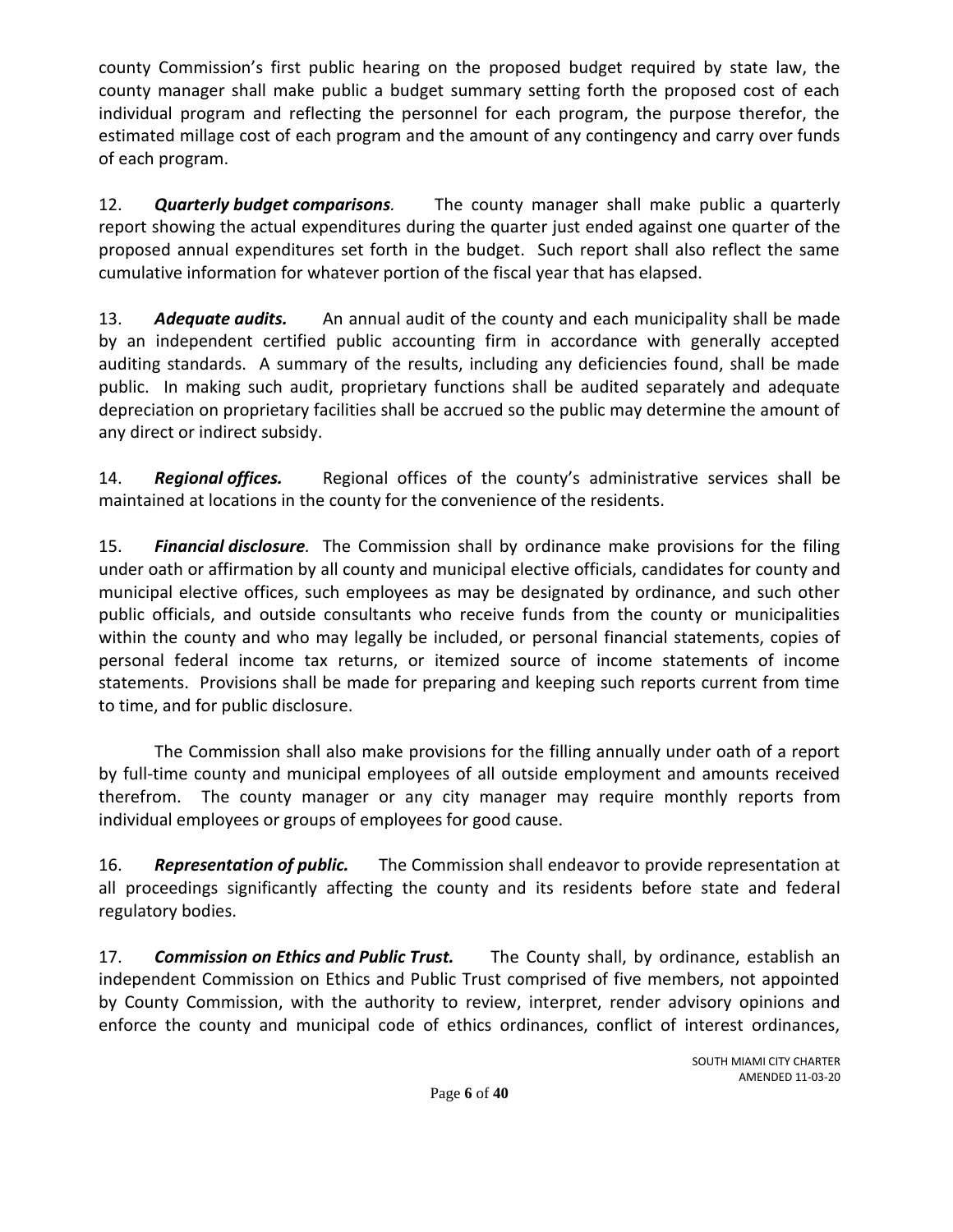lobbyist registration and reporting ordinances, ethical campaign practices ordinances, when enacted, and citizens' bill of rights.

(A) The foregoing enumeration of citizens' rights vests large and pervasive powers in the citizenry of Dade County. Such power necessarily carries with it responsibility of equal magnitude for the successful operation of government in the county. The orderly, efficient and fair operation of government requires the intelligent participation of individual citizens exercising their rights with dignity and restraint so as to avoid any sweeping acceleration in the cost of government because of the exercise of individual prerogatives, and for individual citizens to grant respect for the dignity of public office.

(B) *Remedies for violations*. In any suit by a citizen alleging a violation of this article filed with the Miami-Dade Commission on Ethics and Public Trust, the charging party, if successful, shall be entitled to recover costs as fixed by the court. Any public official or employee who is found by the Commission to have willfully violated this article shall forthwith forfeit his office or employment. (Amended 2/11/24)

(C) *Construction.* All provisions of this article shall be construed to be supplementary to and not in conflict with the general laws of Florida. In any part of this article shall be declared invalid, it shall not affect the validity of the remaining provisions. (Amended 3/12/96)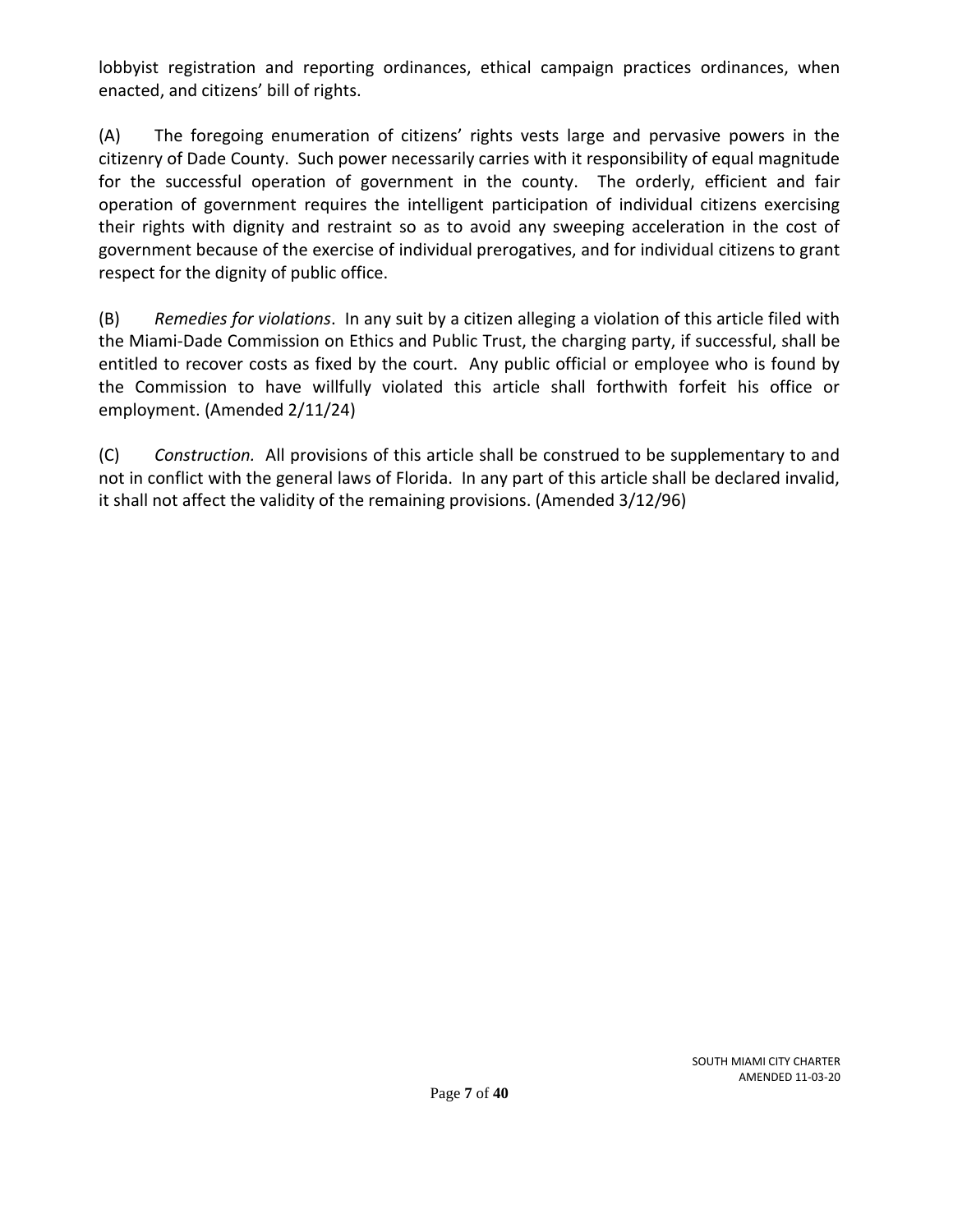# **CHARTER CITY OF SOUTH MIAMI**

# **ARTICLE I**

# **AUTHORITY AND FORM OF GOVERNMENT**

#### <span id="page-7-1"></span><span id="page-7-0"></span>*SECTION 1. Name*

The present municipal government existing under the name "City of South Miami" shall continue to exist and shall continue to be known as "City of South Miami".

#### <span id="page-7-2"></span>**SECTION 2.** *Existence*

This municipal corporation shall have perpetual succession.

#### <span id="page-7-3"></span>**SECTION 3.** *Boundaries*

The legal description of the boundaries of the City of South Miami is attached to the end of this Charter as Schedule (A) (Amended 2/8/00)

#### <span id="page-7-4"></span>**SECTION 4.** *Form of Government*

This City shall have a Commission-Manager government.

### <span id="page-7-5"></span>**SECTION 5.** *Authority*

This Municipal Corporation shall have all the rights, privileges and immunities which may have been or hereafter be granted under the Constitution and General Laws of the State of Florida and such other rights, privileges and immunities which may have been or may hereafter be granted under general acts of the legislature of the State of Florida, including but not by way of limitation, the rights, privileges and immunities under the Home Rule Amendment, Article 8, Section 2 of the Constitution of the State of Florida, and any amendments thereto which have been or may hereafter be enacted.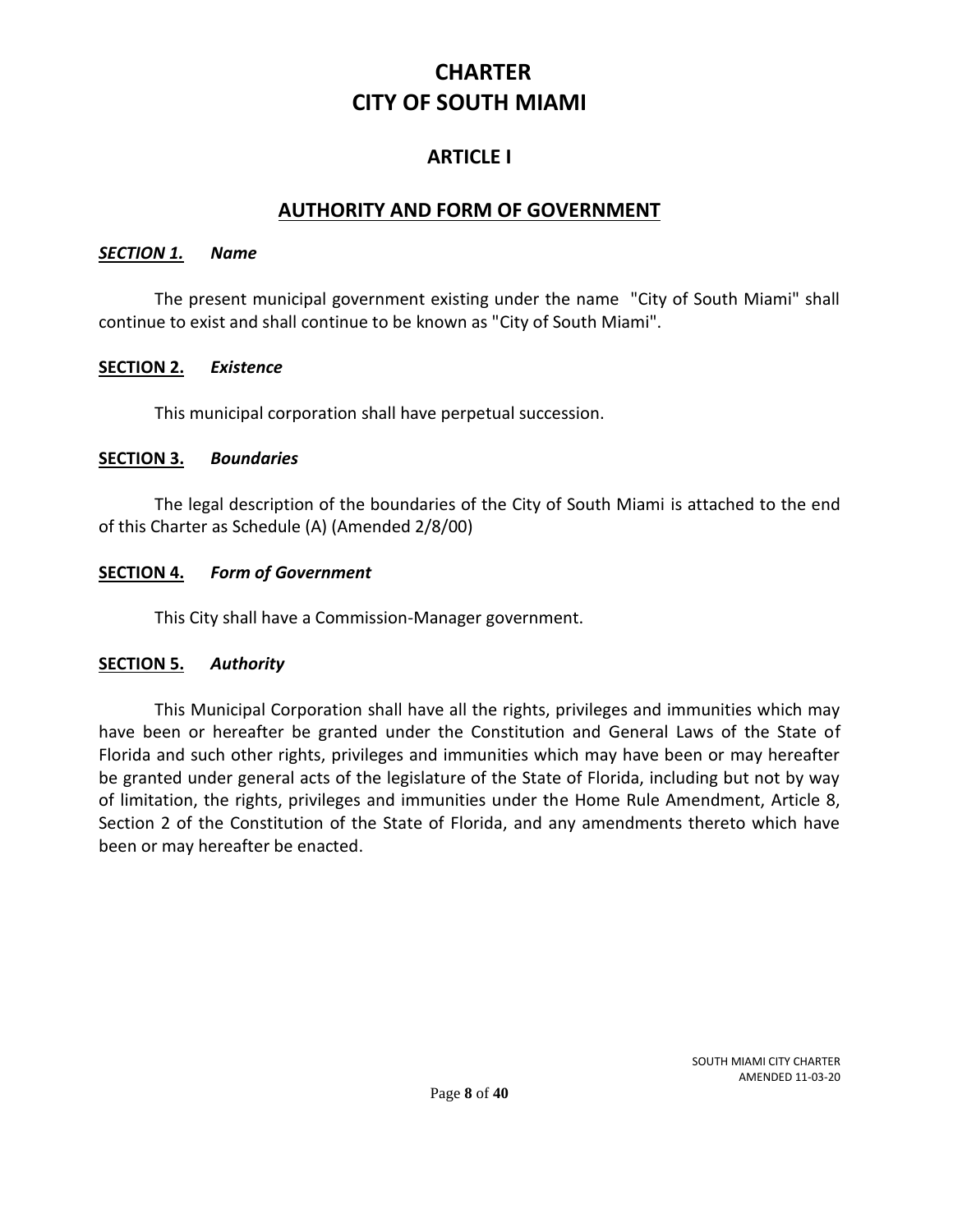# **ARTICLE II**

# **CITY COMMISSION**

### <span id="page-8-1"></span><span id="page-8-0"></span>**SECTION 1.** *Composition*

The Commission shall consist of a Mayor and four Commissioners.

## <span id="page-8-2"></span>**SECTION 2.** *Mayor*

The Mayor shall preside at meetings for the City Commission and shall be recognized as Head of the City government for ceremonial purposes. The Vice-Mayor shall serve for a two (2) year term and shall be the Commissioner receiving the greatest number of votes in the preceding general election. (See Art.V,Sec.2A)

## <span id="page-8-3"></span>**SECTION 3.** *Compensation*

The annual salaries and expense accounts of the Commission shall be prescribed by ordinance adopted prior to approval of the annual budget. Increases in salaries and expense accounts of the Commission shall take effect after the next general election. Decreases shall take effect upon approval of the budget. (Amended 2/8/00)

## <span id="page-8-4"></span>**SECTION 4.** *Vacancies*

\*The Office of a Commissioner shall become vacant upon his or her death, resignation, removal from office in any manner authorized by law, or by forfeiture of his or her office.

A. *Forfeiture of Office.* A Commissioner shall forfeit office if he or she (1) lacks at any time during his or her term of office any qualification for the office prescribed by this Charter or by the General Laws of the State of Florida, (2) willfully and intentionally violates any express prohibition of this Charter, (3) is suspended from office by the Governor of the State of Florida, or removed from office by the Florida Senate, by a court of competent jurisdiction, or by operation of the law; (4) is convicted of a felony or crime involving moral turpitude, or (5) fails to attend four consecutive regular meetings of the Commission without being excused by the Commission. Grounds for forfeiture for (1) and (2) will be determined by a court of competent jurisdiction. Grounds for forfeiture of (3), (4) and (5) will be determined by the City Commission. (Amended 2/8/00)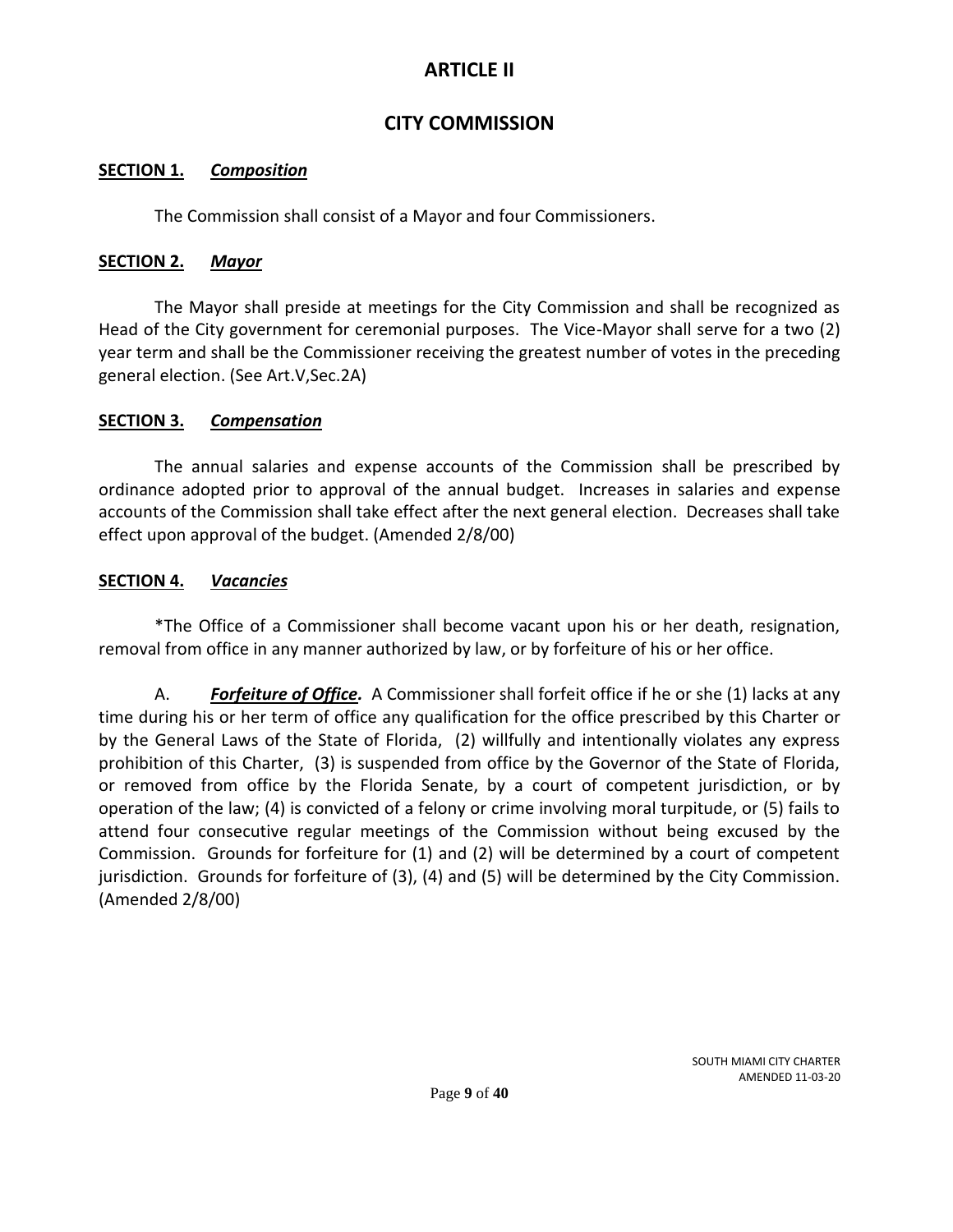# **B.** *Filling of Vacancies***.**

1. Any vacancy on the Commission, which occurs for less than nine months before the next general election shall be filled for the unexpired term by the Commission within 30 days from the date of the vacancy. If the Commission fills the vacancy within the prescribed time, the person appointed by the Commission shall serve in that capacity only until the next general election. If the Commission fails to make the appointment within 30 days, the vacancy shall be filled by a regular or special election to be held no less than 45 days nor more than 60 days from the date of the vacancy. In the event a Commission member resigns to run for the office of Mayor, the Commission shall notify the City Clerk in writing of his or her intention to qualify for that office no later than 15 days before the beginning of qualification for the next election.

2. In the event a vacancy occurs more than nine months prior to the next general election, the Commission shall have no power to fill the vacancy and the unexpired term shall be filled by a special election being held not less than 30 days nor more than 60 days after the vacancy exists.

3. If the vacancy occurs in the Office of Mayor and the Commission selects a member of the Commission as Mayor, a vacancy shall exist on the Commission. If the person selected as Mayor has an unexpired term as Commissioner extending beyond the time of the next general election, the person shall elect to either quality for the office of Mayor by notifying the City Clerk in writing of his or her intention to qualify for the office of Mayor no later than 15 days before the deadline for qualification for the next general election. Qualifying for the office of Mayor shall create a vacancy on his or her seat as Commissioner for the unexpired term. If the person does not qualify for the office of Mayor, he or she shall be considered as serving temporarily as Mayor and shall revert automatically to the unexpired term to which he or she was elected.

4. No person who has forfeited an office on the Commission shall be qualified to run for office to fill the vacancy created by the forfeiture.

5. If at any time the membership on the City Commission is reduced to less than four members because of suspension, removal or forfeiture of office, the remaining members of the Commission shall, by majority vote, appoint additional interim Commission members and shall schedule a special election to be held no less than 30 days nor more than 60 days after the loss of a quorum to fill any vacancy that exists for more than nine months prior to the next general election.

6. In the event that all members of the City Commission are removed by death, resignation, suspension, removal, or forfeiture of office, the Governor of the State of Florida shall appoint an interim City Commission and the City Clerk shall schedule a special election to be held not less that 30 days nor more than 60 days after the occurrence of the last vacancy to fill all vacancies that exist for more than nine months prior to the next general election. (Amended 2/8/00)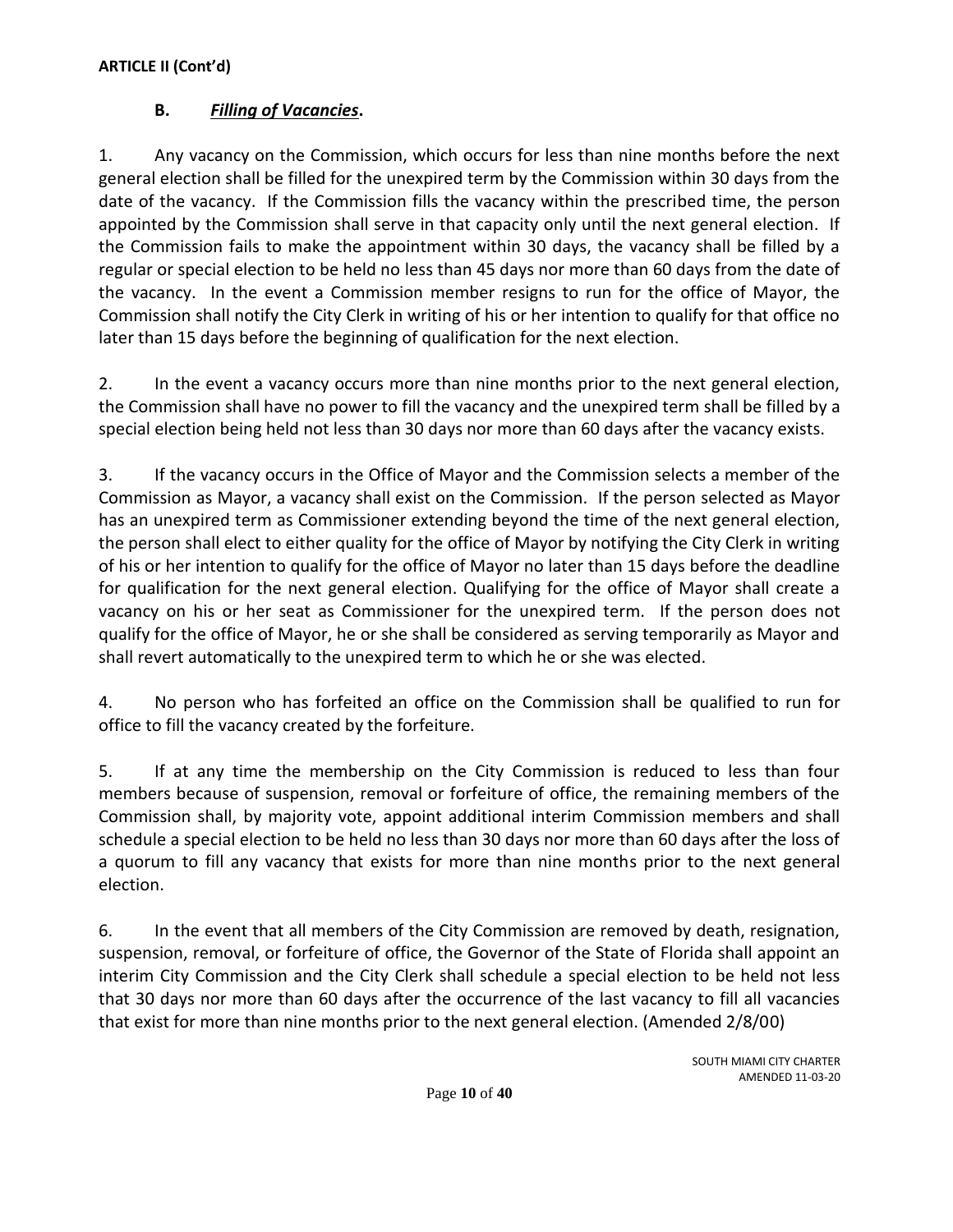### <span id="page-10-0"></span>**SECTION 5.** *Meetings*

A. *Attendance*. All meetings of the City Commission shall be public with the exception of properly called Executive Session meetings. (Amended 2/11/14)

**B.** *Special Meetings.*Special meetings may be held upon call by the Mayor or three or more Commissioners. Written notice of the meeting shall be delivered to the members of the Commission by the City Clerk not less than 24 hours before the meeting is held. No business shall be transacted at any special meeting other than that for which the meeting was called. The 24 hour time limit may be waived in time of public emergency affecting life, health, property or safety. (Amended 2/8/00)

**C.** *Regular Meetings***.** The Commission shall meet regularly at such times and places as may be prescribed by its rules but not less frequently than twice each month.

**D.** *Procedure.* The Commission shall fix its rules of procedure and order of business or, in the absence of applicable rules, it shall follow Robert's Rules of Order (Revised).

E. *Record.*The Commission shall keep a permanent written public record of its proceedings.

**F.** *Quorum.* Four members of the Commission shall constitute a quorum for a regular meeting and three members shall constitute a quorum for a special meeting.

### <span id="page-10-1"></span>**SECTION 6.** *Ordinances*

The City Commission shall act only by ordinance or written resolution and those acts of the City Commission shall be by ordinance which:

- (1) Adopt or amend an administrative code or establish, alter or abolish any City Department
- (2) Provide for a fine or other penalty or establish a rule or regulation for violation of which a fine or other penalty is imposed.
- (3) Levy taxes.
- (4) Grant, renew or extend a franchise and regulate public utilities service rates.
- (5) Authorize borrowing of money. (Amended 2/11/14)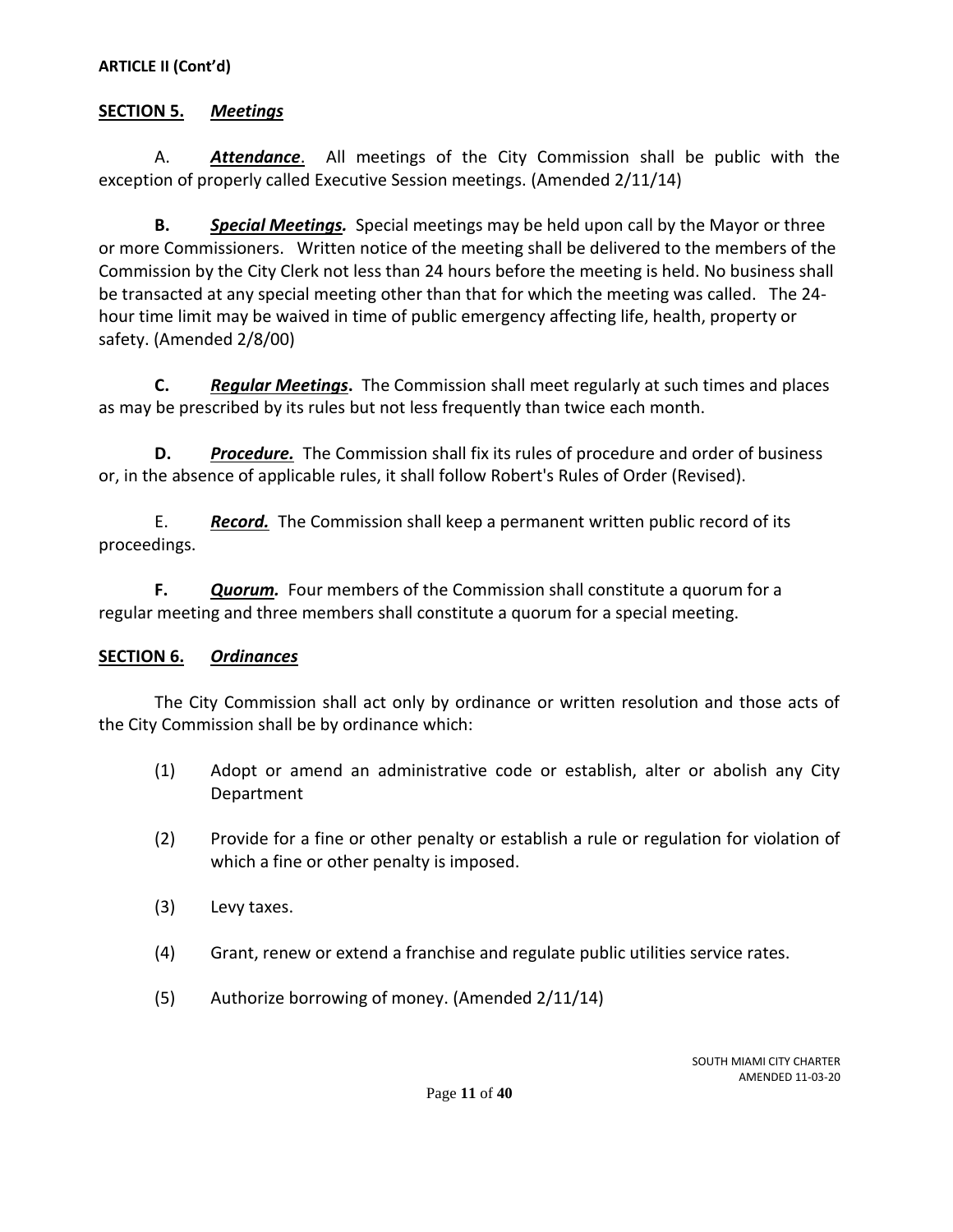(6) Convey or lease or authorize the conveyance or lease of any property of the City.

**A.** *Form***.** Every proposed ordinance shall be introduced in writing and in the form required for final adoption. No ordinance shall contain more than one subject, which shall be clearly expressed in its title. The enacting clause shall be "BE IT ORDAINED BY THE MAYOR AND CITY COMMISSION OF THE CITY OF SOUTH MIAMI, FLORIDA." (Amended 2/8/00)

Any ordinance, which repeals or amends an existing ordinance or part of the City Code shall clearly identify in the title the ordinance or section of the code that it seeks to repeal or amend. (Amended 2/8/00)

**B.** *Introduction.*An ordinance or resolution may be introduced by any member at any regular meeting of the City Commission.

**(1)** *Procedure* After introduction of any ordinance, the City Clerk shall prepare a number of copies and shall distribute a copy to each member of the Commission and to the Manager. The City Clerk shall also file a reasonable number of copies in the office of the City Clerk and such other public places as the Commission may designate, together with a notice setting out the time and place for a public hearing thereon and for its consideration by the Commission.

**(2)** *Public Hearings*. A public hearing shall follow the introduction of the ordinance and publication by at least ten (10) days prior to the public hearing and may be held separately or in conjunction with the regular City Commission meeting. All interested persons shall have an opportunity to be heard. (Amended 2/11/14)

**(3)** *Readings.* Each ordinance shall be read by only the title at both first and second readings and shall be considered at no less than two meetings of the Commission unless declared emergency. If an ordinance is materially amended upon the second reading, a third reading shall be required at a subsequent meeting of the Commission. (Amended 2/94)

**C.** *Effective Date***.** Except as otherwise provided, every adopted ordinance shall become effective upon execution or any other date specified therein. (Amended 2/11/14)

**D.** *Voting Procedure***.** Voting shall be by roll call. The "yeas" and "nays" shall be recorded individually in the minutes of each meeting.

No Commission member shall be excused from voting as required by law. (Amended 2/8/00)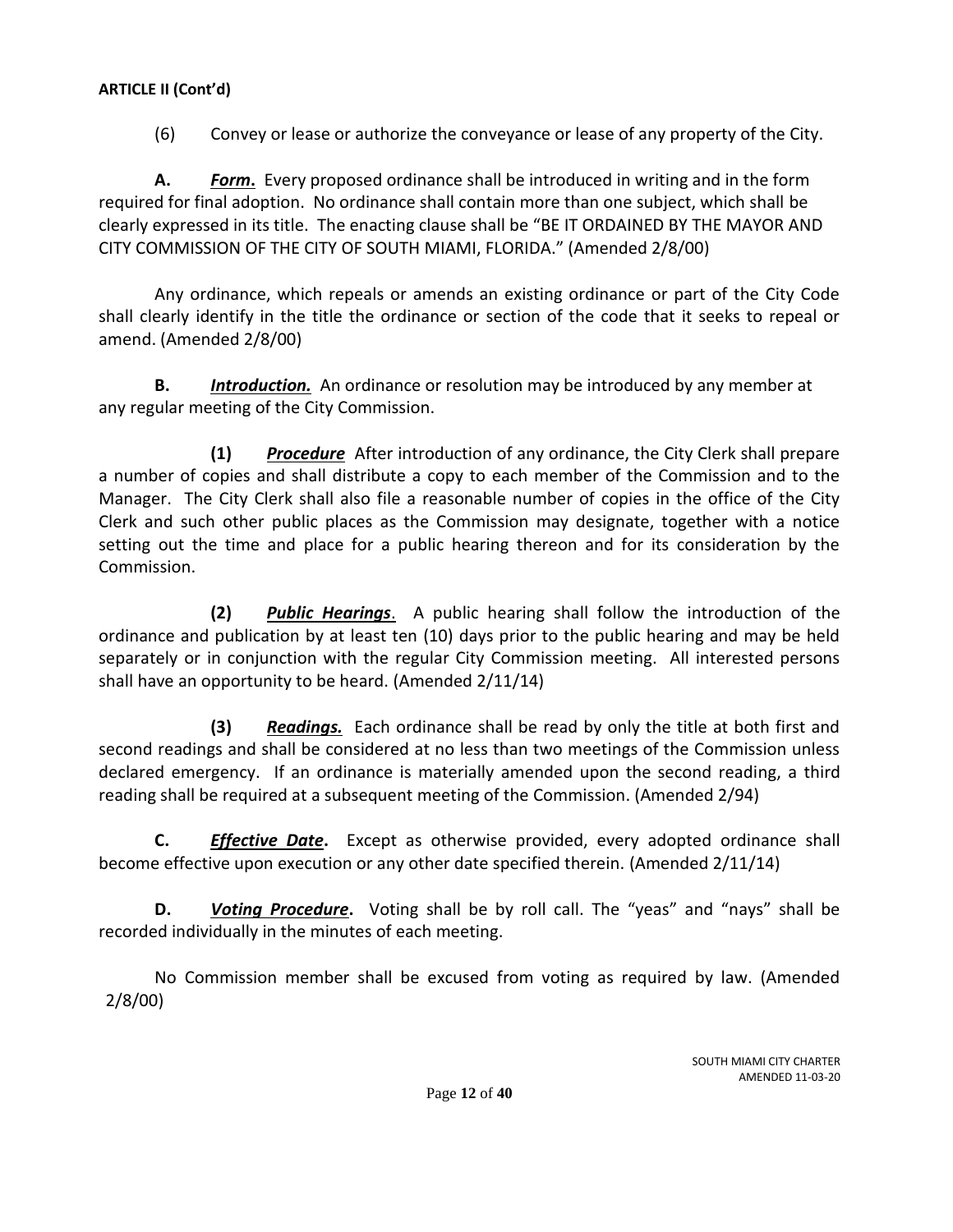*1. Requirements for Adoption*. All resolutions or ordinances shall be adopted by no

less than three affirmative votes of the City Commission. (Amended 2/8/00)

Except as otherwise provided in this Charter, four affirmative votes of the City Commission shall be required in the following instances: (Amended 2/8/00, 11/04/08, 2/9/10, & 8/28/18)

> To issue bonds or borrow money To grant, renew or amend any lease or franchises To transfer title to property To appropriate or expend non-budgeted funds To approve an initiatory ordinance pursuant to Article V To amend land use and development regulations in any manner in the City's Commercial Core which is defined as the area encompassed by the following roadways: from the point of beginning at SW 62nd Avenue and US1, then north on SW 62nd Avenue to SW 69th Street, then east to SW 59th Place, then north to SW 68th Street, then east to SW 57th Avenue, then south to SW.74th Street, then west to SW 61st Avenue, then west to US1, then southwest on US1 to the point of beginning.

Except as otherwise provided in this Charter, five affirmative votes of the City Commission shall be required to approve the actions indicated below:

- To amend land use and development regulations in any manner to make them less restrictive in all areas of the City, other than in the City's Commercial Core, as defined above
- To issue bonds or borrow money in excess of five percent of the city's current operating budget

*2. Emergency Ordinances.* To meet a public emergency affecting life, safety, health, property or the public peace, the Commission may adopt one or more emergency ordinances, but an emergency ordinance may not grant, renew or extend a franchise or authorize the borrowing of money except as provided in this Charter. An emergency ordinance will be introduced in the form and manner prescribed for ordinances generally, except that it shall be plainly designated as an emergency ordinance and shall contain, after the enacting clause, a declaration stating that an emergency exists and describing it in clear and specific terms. An emergency ordinance may be adopted with or without amendment or rejected at the meeting at which it is introduced.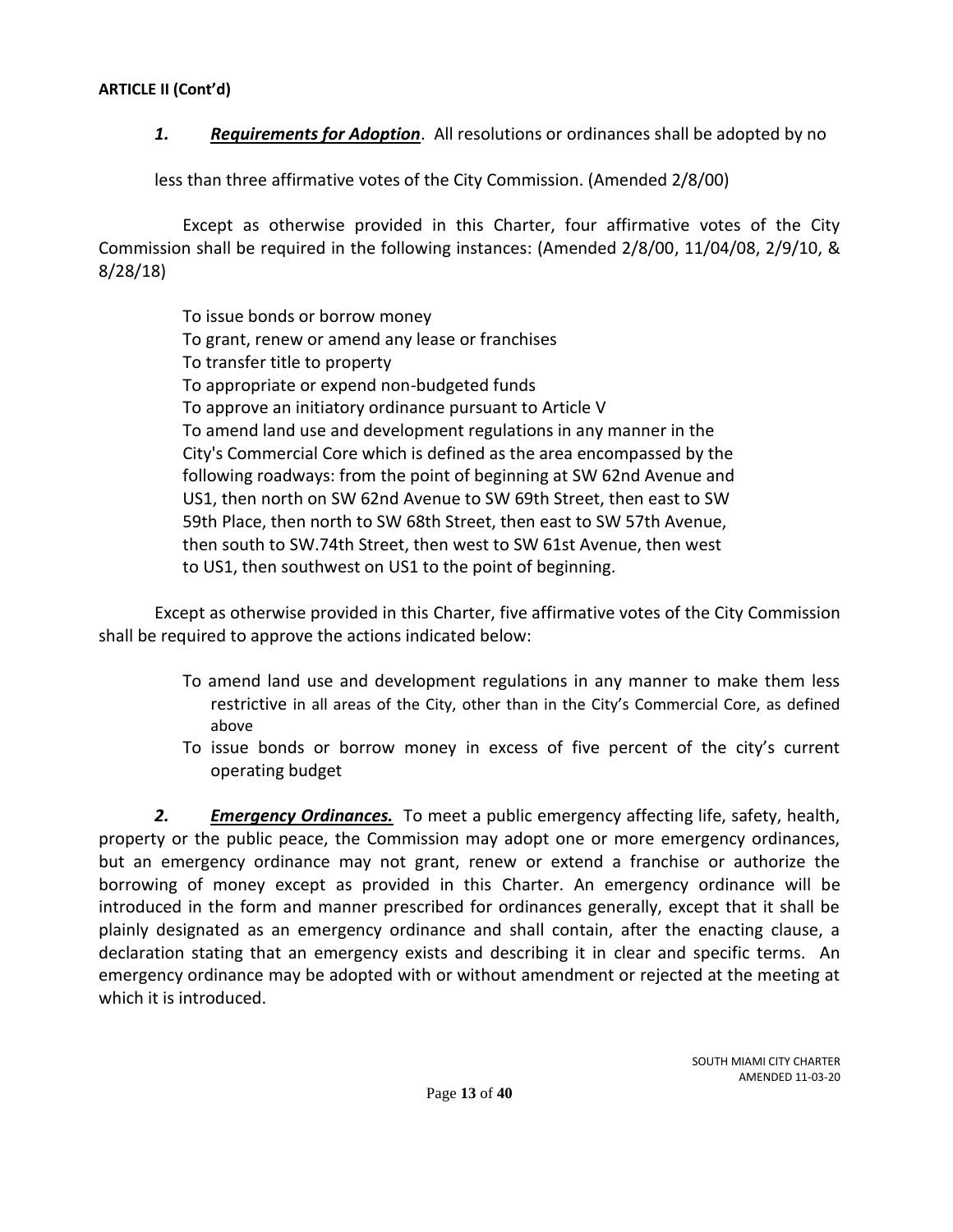The affirmative vote of four members present shall be required for the adoption of an emergency ordinance. After its adoption, the ordinance shall be published as prescribed for other adopted ordinances. It shall become effective upon adoption or at such later date as it may specify. Every emergency ordinance shall automatically stand repealed as of the 31st day following the date on which it was adopted but this shall not prevent re-enactment of the ordinances in the manner specified in this section, if the emergency still exists. An emergency ordinance may also be repealed by adoption of a repealing ordinance in the same manner specified in this section for adoption of emergency ordinances. (Amended 2/8/00)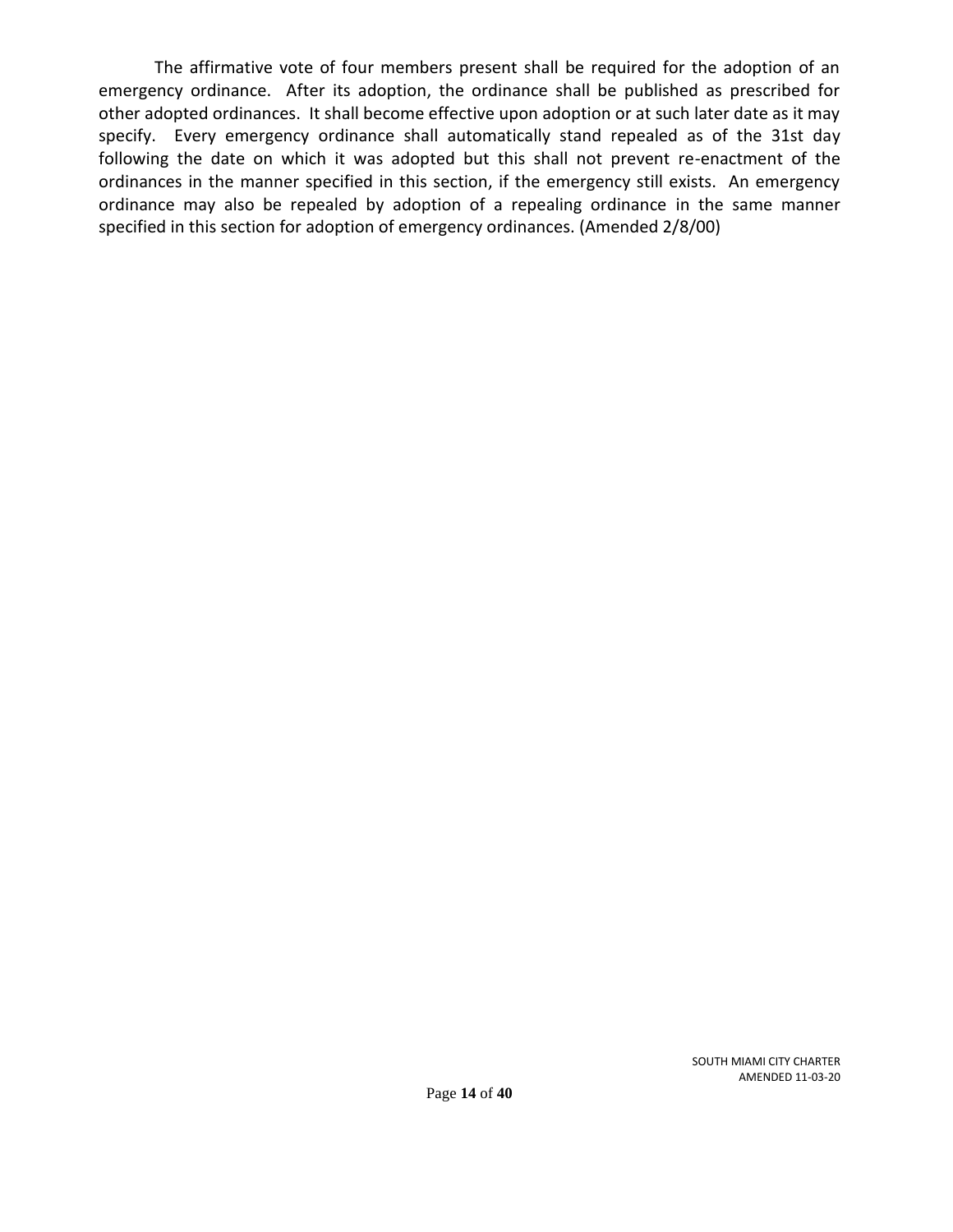## <span id="page-14-0"></span>**SECTION 7.** *Officers*

A. *Appointments***.** The Commission shall appoint the following, who shall be officers of the City who shall serve at the pleasure of the Commission:

# *1. A City Manager* as prescribed in *Article III*.

*2. A City Attorney* and such Assistant City Attorneys as may be necessary who shall act as the legal advisor for the municipality and all of its officers in matters relating to their official powers and duties. The City Attorney shall be a lawyer of at least five years practice in the Courts of the State of Florida immediately preceding the time of his or her appointment. He or she shall prepare or review all ordinances, resolutions, contracts, bonds and other written instruments in which the municipality is concerned and shall endorse on each his or her approval of the form, language and execution thereof. When required by the Commission, he or she shall prosecute and defend, for and in behalf of the City, all complaints, suits, and controversies in which the City is a party, before any Court or other legally constituted tribunal; he or she shall render such opinions on legal matters affecting the City as the Commission may direct; and he or she shall perform such other professional duties as may be required of him or her by Ordinance or Resolution of the Commission or by this Charter.

*3. A City Clerk* and such deputies that may be necessary, who shall give notice and attend all Commission meetings, keep the minutes and records of all of the proceedings of the Commission, preserve all books, papers and writing of all kinds committed to his or her care during his or her tenure; keep the corporate seal of the City and affix the seal when lawfully directed; administer oaths; have charge of the conduct of municipal elections;; and perform such other duties as shall be required by this Charter or by General Laws of the State of Florida unless restricted by the Home Rule Amendment provisions of Miami-Dade Dade County. (Amended 2/8/00) (Amended 2/11/14)

B. *Compensation*The salaries and expense accounts of all officers shall be prescribed by ordinance and fixed in the annual budget.

C. *Vacancies*The City Commission shall have power in the absence, sickness or disqualification of any of these officers to appoint a successor and should the Commission not do so within thirty (30) days after such occurrence, it shall be the duty of the Mayor to appoint a successor.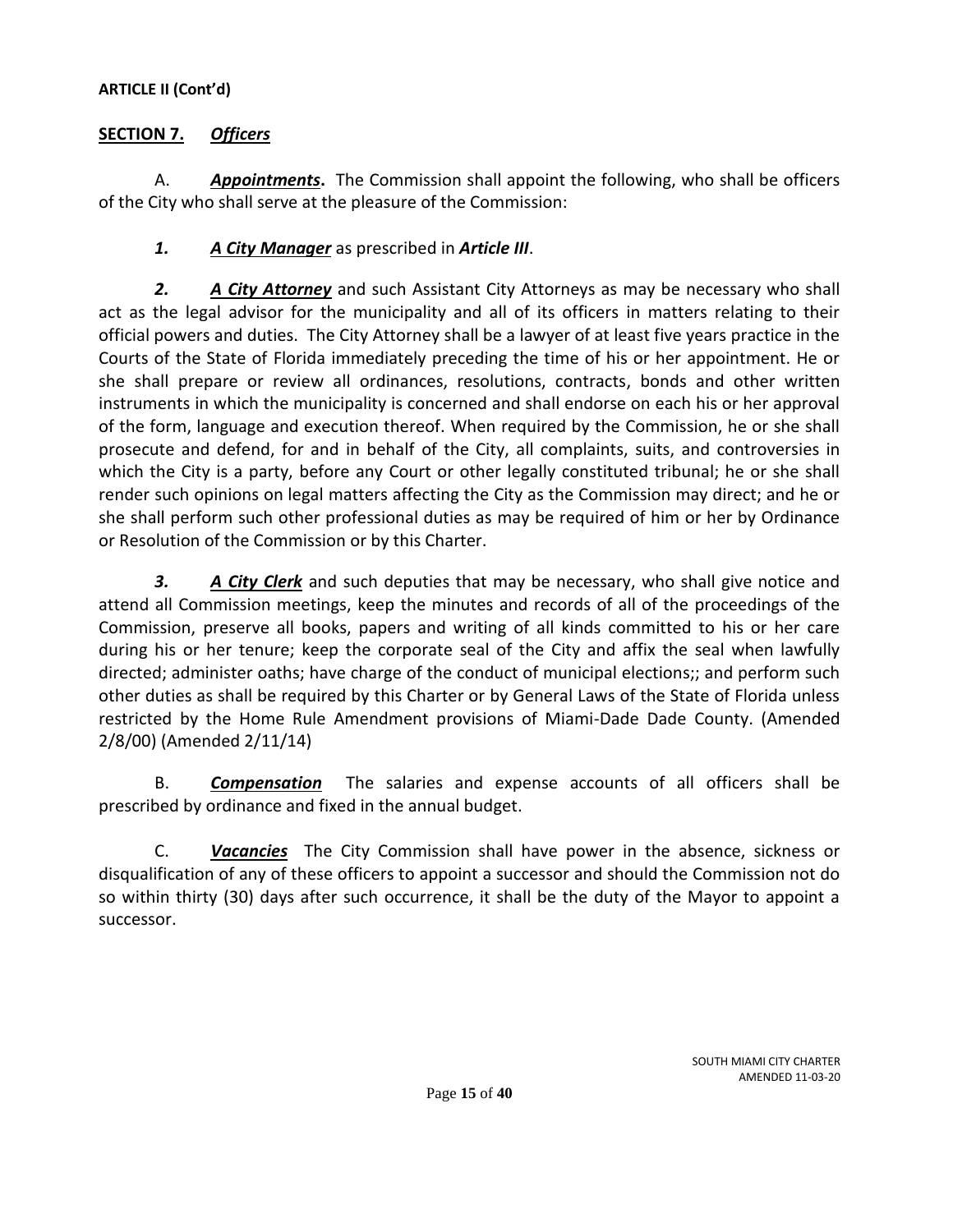### <span id="page-15-0"></span>**SECTION 8.** *Boards and Committees*

*A. Appointments* When a Board or Committee is comprised of five members, each City Commissioner shall appoint one person to serve as a representative on the Board or Committee. When there are more than five (5) members on a Board or Committee, each City Commissioner shall appoint one person to serve as a representative on the Board or Committee, and all members of such Board or Committee in excess of five (5) shall be appointed by three (3) affirmative votes of the City Commission based on recommendations submitted by any City Commissioner. When a Board or Committee has less than five (5) members, then the selection of all members shall be by three (3) affirmative votes of the City Commission from recommendations submitted by any City Commissioner. (Amended 2-09-10)

*B. Ordinance Provisions* For any Board or Committee hereinafter established by ordinance or resolution, the Commission, shall provide for the following: (Amended 2/11/14)

(1) number of members and who appoints or nominates them, including any qualifications required.

- (2) term of members
- (3) quorum for meetings
- (4) duties of boards and committees

(5) presentation of actions of the board or committee to City Commission (2/8/00) (Amended 2/11/14)

*C. Planning Board* There shall be a Planning Board composed of residents of South Miami. No duly elected official, officer or employee of the City shall be an appointee hereunder. Notwithstanding any other provision of Article II, but not by way of limitation, the ordinance creating this Board shall contain the following provisions: (Amended 2/11/14)

1. The Planning Board shall be a continuous body and shall be composed of seven (7) members. The Board shall investigate and recommend to the Commission such changes in the boundaries of the various use districts, zoning regulations, use of land and type of construction, locations and use of all structures on any valid appointment submitted to it. (Amended 2/11/14)

In arriving at its recommendations, the Board shall consider, but not by way of limitation, the character of the area, the suitability of particular uses, the conservation of the property values and the direction of building development. In addition, the Board shall investigate and make recommendations to the Commission on matters affecting redevelopment, rehabilitation, conservation and renewal progress toward the alleviation of a slum or blighted areas and such other conditions as may injuriously affect the City.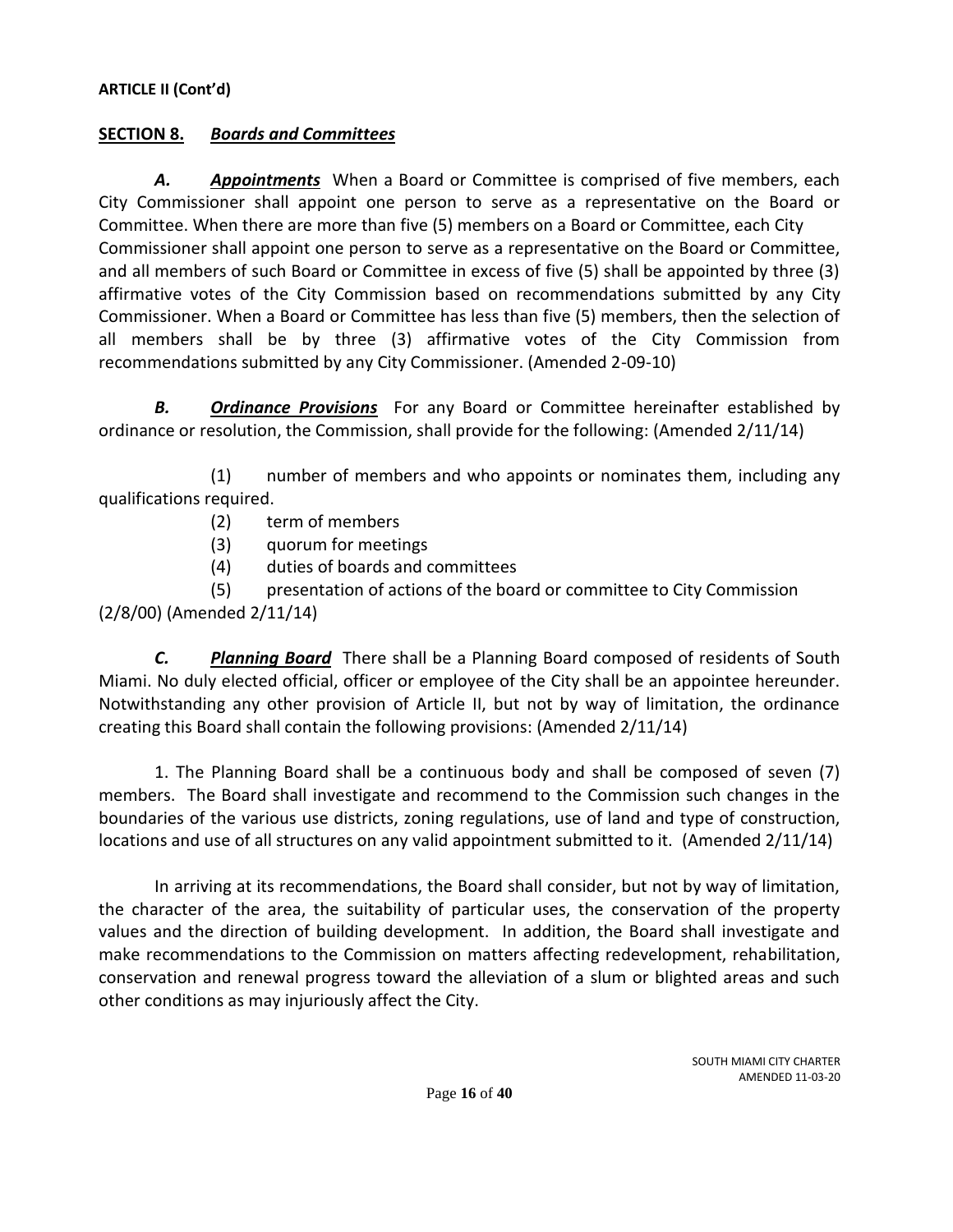2. Any recommendations of the Board which affect use of land or structures or concern redevelopment, rehabilitation, conservation or renewal shall not be adopted by the City Commission until a public hearing thereon. No application for zoning changes shall be filed in the name of the City without prior approval of the City Commission. There shall be no change in zoning or any amendment to the zoning laws unless proposals for such changes have first been received by the Planning Board.

### <span id="page-16-0"></span>**SECTION 9.** *Investigations*

Notwithstanding any other provisions of this Charter, the Commission or its authorized representative or representatives may make investigation into the affairs of this City and the conduct of any City department, Board, Officer or Agency and for this purpose may subpoena witnesses, administer oaths, take testimony and require the production of evidence. Any person who fails to obey a lawful order issued in the exercise of these powers by the Commission shall be guilty of a misdemeanor and punishable by a fine of not more than \$500.00 or by imprisonment for not more than six months, or both.

## <span id="page-16-1"></span>**SECTION 10.** *Civil Service/Merit System*

The City Commission shall establish a civil service system or a merit system covering and embracing the salaried employees of the City of South Miami, except where in conflict with any other provisions of this Charter.

### <span id="page-16-2"></span>**SECTION 11.** *Departments*

Except as may be otherwise provided by statute or this Charter, the Commission shall establish, by ordinance, such departments of the City as it deems necessary or advisable and prescribe the functions of all departments, and duties, authorities and responsibilities of the department heads. (Amended 2/8/00)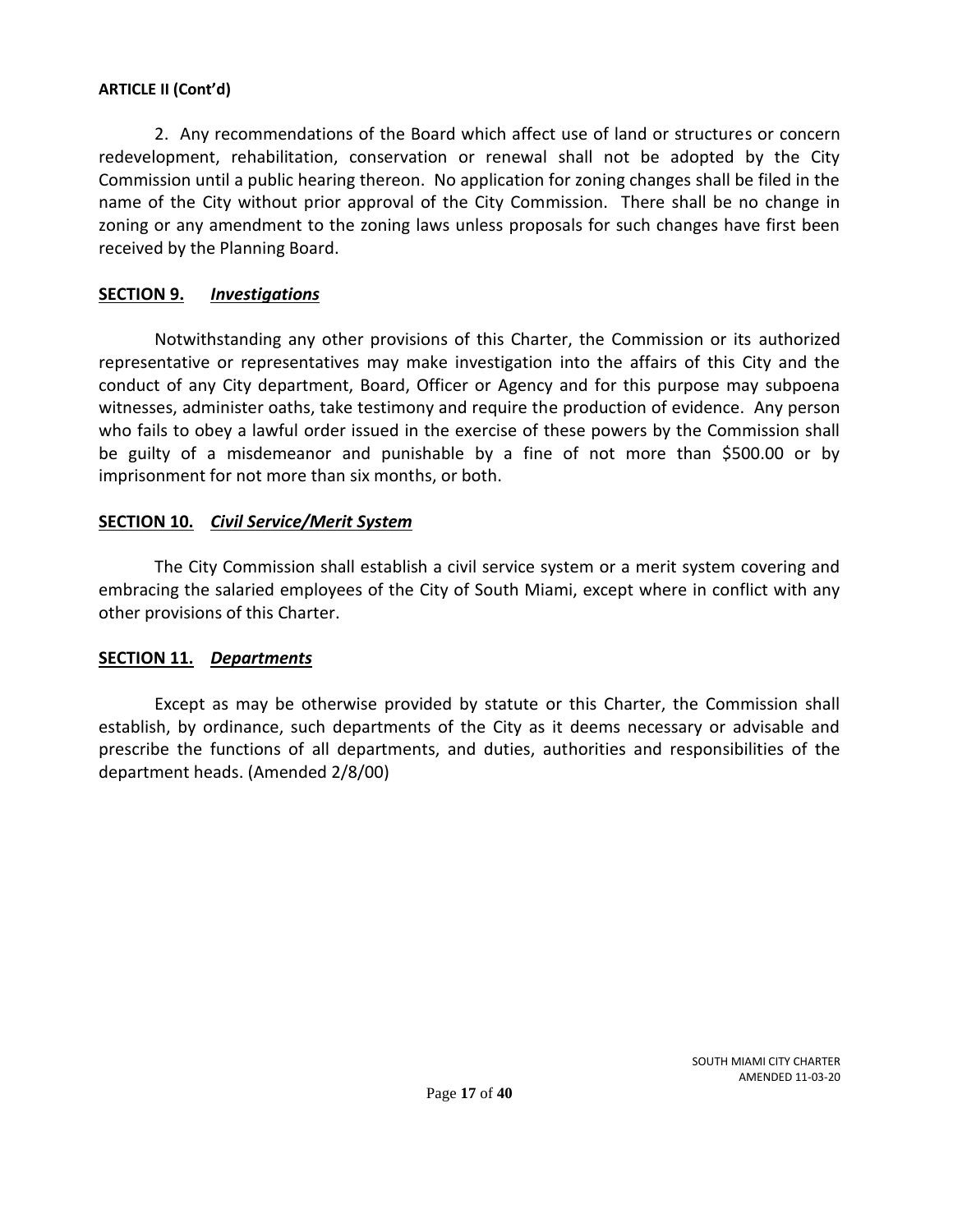# **ARTICLE III**

# **THE CITY MANAGER**

### <span id="page-17-1"></span><span id="page-17-0"></span>**SECTION 1.** *Appointment*

The City Commission shall appoint a City Manager by the affirmative vote of a majority of the members of the City Commission.

### <span id="page-17-2"></span>**SECTION 2.** *Qualifications*

The Manager shall be appointed solely on the basis of his or her executive and administrative qualifications with specific reference to his or her professional training and experience in municipal government. He or she shall be a graduate of a recognized school of government or have experience equivalent thereto.

## <span id="page-17-3"></span>**SECTION 3.** *Removal*

The City Commission may remove the City Manager from office by affirmative vote of a majority of all of its members, with or without cause. If his or her removal is without cause, the City

Manager shall receive his or her salary for thirty (30) days immediately following the adoption of the resolution removing him or her from office. The City Manager, after ninety (90) days of continuous absence shall be removed from office.

# <span id="page-17-4"></span>**SECTION 4.** *Acting City Manager*

*A. Recommendation* The Manager may recommend, by letter filed with the City Clerk, subject to the approval of the Commission, a qualified City administrative officer to exercise the powers and perform the duties of the Manager during any temporary absence or disability. Such acting City Manager shall not serve for a period longer than 90 days. During such absence or disability, the Commission may decline such recommendation at any time and appoint another officer of the City to serve until the Manager shall return or his disability shall cease.

*B. Failure to Recommend* During such absence or disability as set forth in (A), if the City Manager fails to recommend an Acting City Manager, the Commission shall name an Acting Manager to serve at the pleasure of the Commission.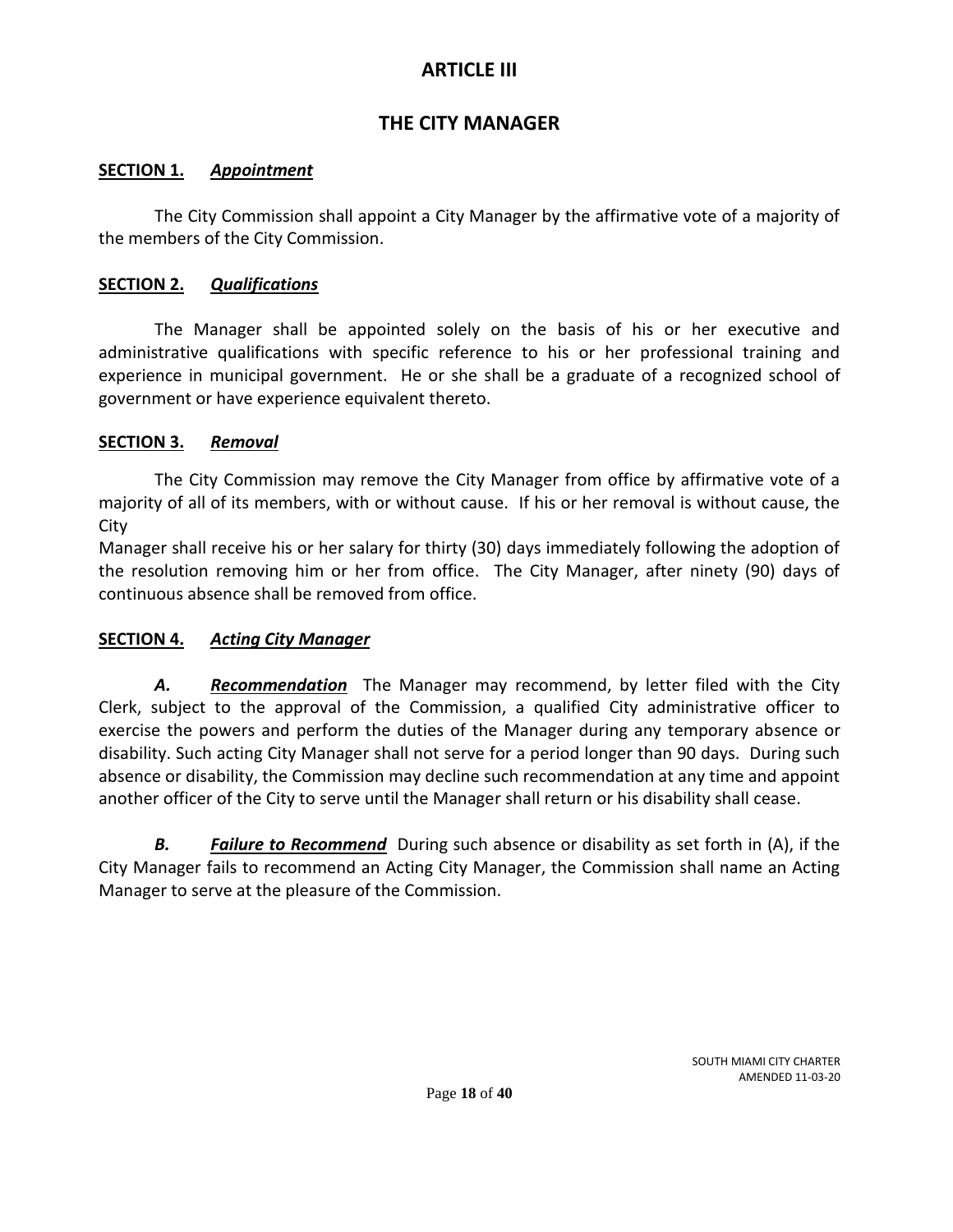### <span id="page-18-0"></span>**SECTION 5.** *Powers and Duties*

The City Manager shall be the chief executive officer and head of the administrative branch of the City government. He or she shall be responsible for the proper administration of all affairs of the City. He or she shall have the following powers and duties to: (Amended 2/11/14)

A. Appoint and, when necessary for the good of the City, remove any non-elective officers or employees of the City (excepting those authorized to be appointed and removed by the City Commission), providing such removal is legally permissible. However, the City Manager may not appoint any department director without first obtaining the consent of a majority of the members of City Commission at a duly noticed City Commission meeting. Procedures for presentation of the Manager's candidates to the City Commission may be specified by ordinance. (Amended 11/02/10) (Amended 2/11/14)

B. Prepare the budget annually and submit it to the Commission and be responsible for its administration after adoption.

C. Submit to the Commission and make available to the public a report every month on the finances and administrative activities of the City, together with his or her recommendations.

D. Prepare and submit to the Commission at the end of the fiscal year a complete report on the finances and administrative activities of the City for the preceding year.

E. Direct and supervise the administration of all departments, offices and agencies of the City, except as otherwise provided by this Charter or by law. (Amended 2/8/00)

F. Attend all Commission meetings with the right to take part in discussion.

G. Perform such other duties as are specified in this Charter or which may be required by the Commission.

H. Contract for the purchase of any goods or services for any department of the City in an amount up to and including (\$5,000.00. All contracts for goods and services in excess of \$5,000.00 shall be approved by the City Commission. The City Manager shall report all expenditures to the City Commission monthly. (Amended 2/8/00)

All purchases shall be approved after competitive conditions shall have been maintained and competitive bids sought from at least three different sources of supply if available, such determination to be made by the Commission, and, notwithstanding the foregoing, the City may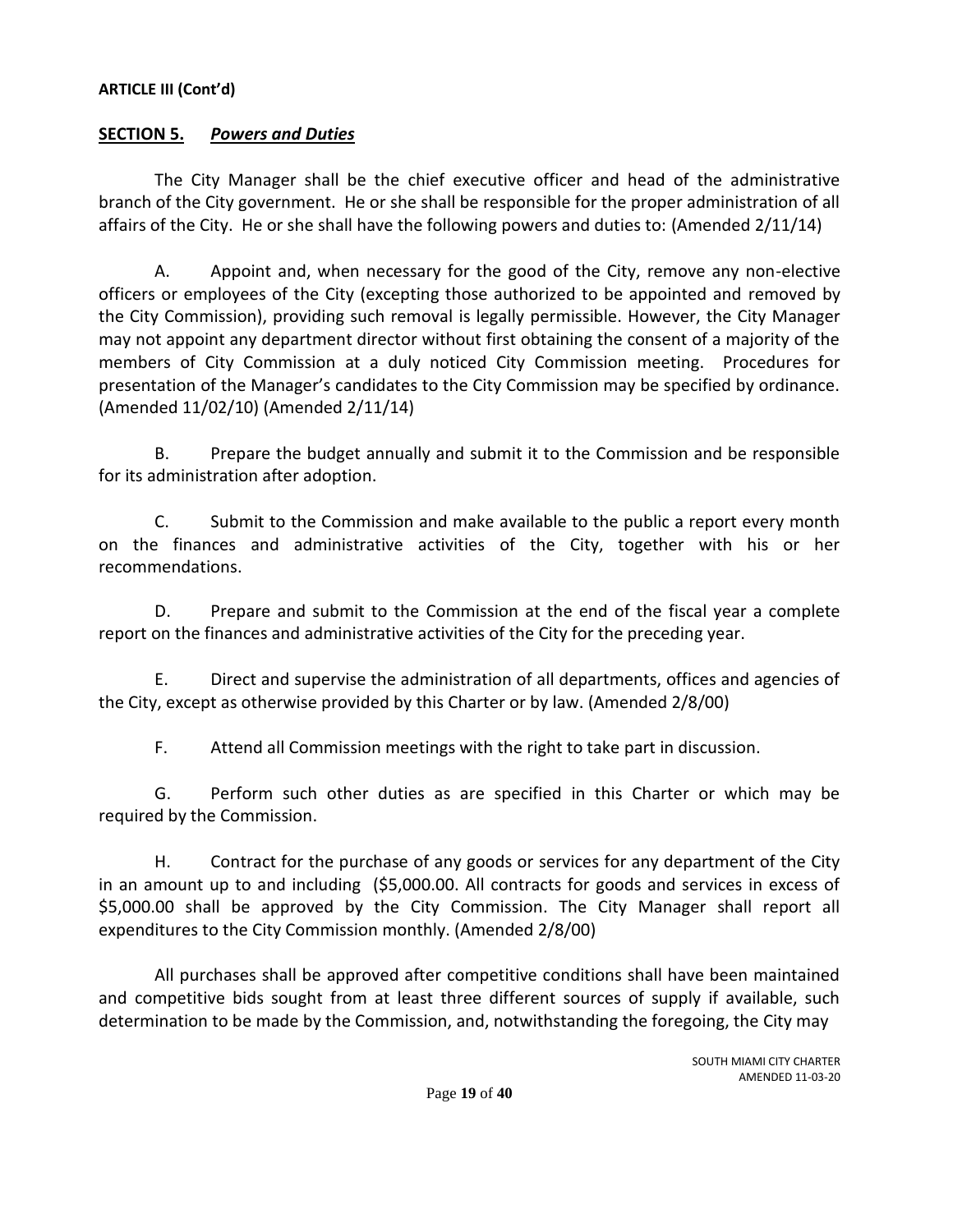make purchases through other governmental agencies that have followed similar bidding procedures. This subsection does not apply to the purchase of legal and expert services that have been approved by the City Commission. (Amended 2/8/00)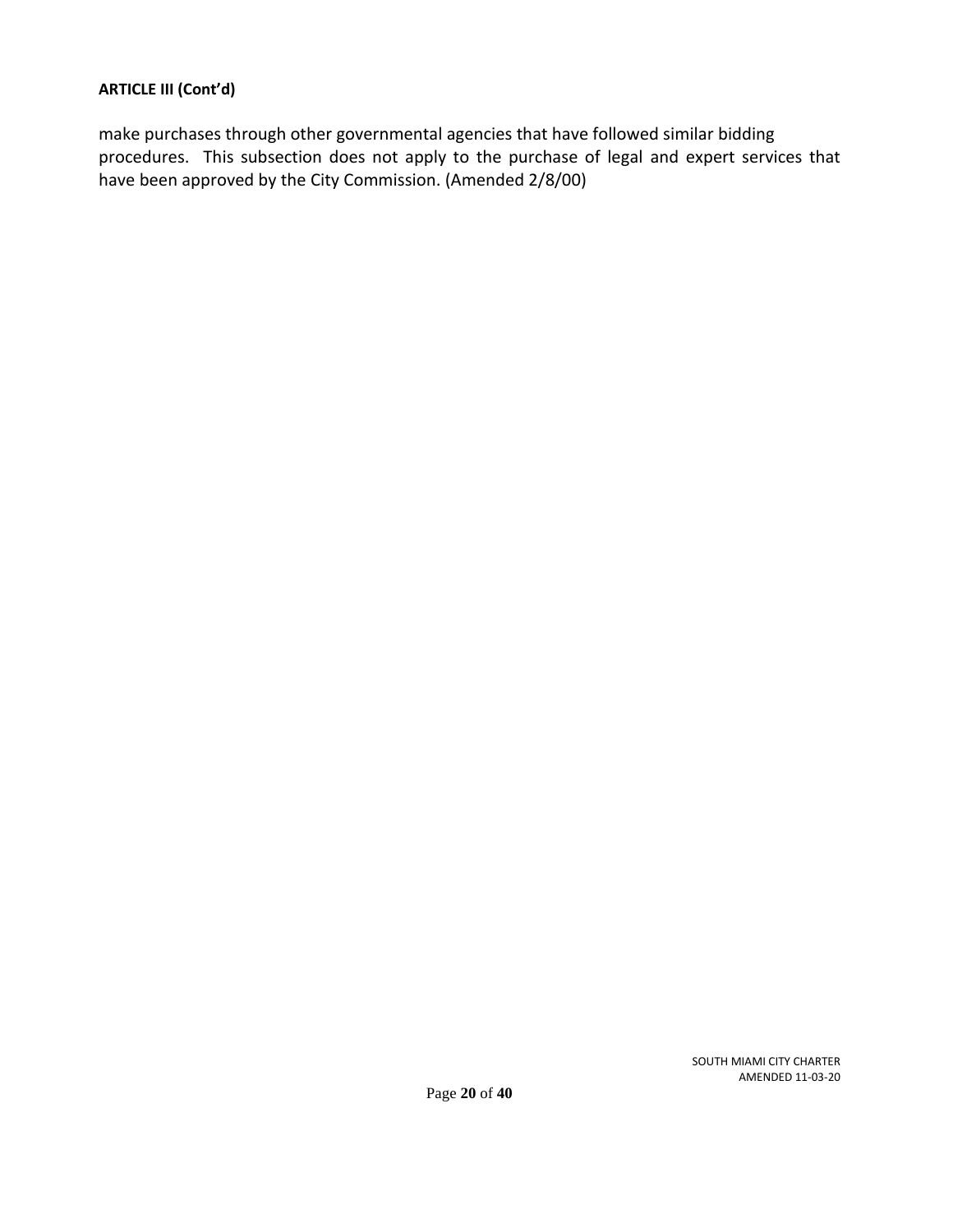# **ARTICLE IV**

# **FINANCE**

## <span id="page-20-1"></span><span id="page-20-0"></span>**SECTION 1.** *Fiscal Year*

The fiscal year of the City of South Miami shall be the same as that set by Miami-Dade County or its successors. (Amended 2/11/14)

# <span id="page-20-2"></span>**SECTION 2.** *Budget*

**A.** The City Manager shall submit to the Commission, 60 days prior to the beginning of the fiscal year, an annual budget together with an explanatory message. The budget, budget message and all supporting schedules, shall be a public record open to public inspection. (Amended 2/11/14)

*B. Public Hearings* The meeting of the Commission at which the budget and budget message are submitted, shall be held in accordance with State law as may be amended from time to time. (Amended 11/08/16)

*C. Adjustments* Any and all adjustments made to the budget after the conclusion of the public hearing at which the budget and budget message were submitted must be made in accordance with State law as may be amended from time to time. (Amended 11/08/16)

*D. Adoption* The budget shall be adopted by three affirmative votes of the City Commission before the first day of the new fiscal year. Should the Commission take no final action on or prior to the date, the budget, as submitted, shall be deemed to have been finally adopted by the Commission, provided that if the provision for funds in any department or departments exceeds (10%) of the previous year's budget, then as to that department or departments the Commission shall be deemed to have approved the previous year's budget. (Amended 2/8/00)

*E. Certification* A copy of the budget as finally adopted shall be certified by the City Manager and the budget so certified shall be filed for the use of all offices and departments.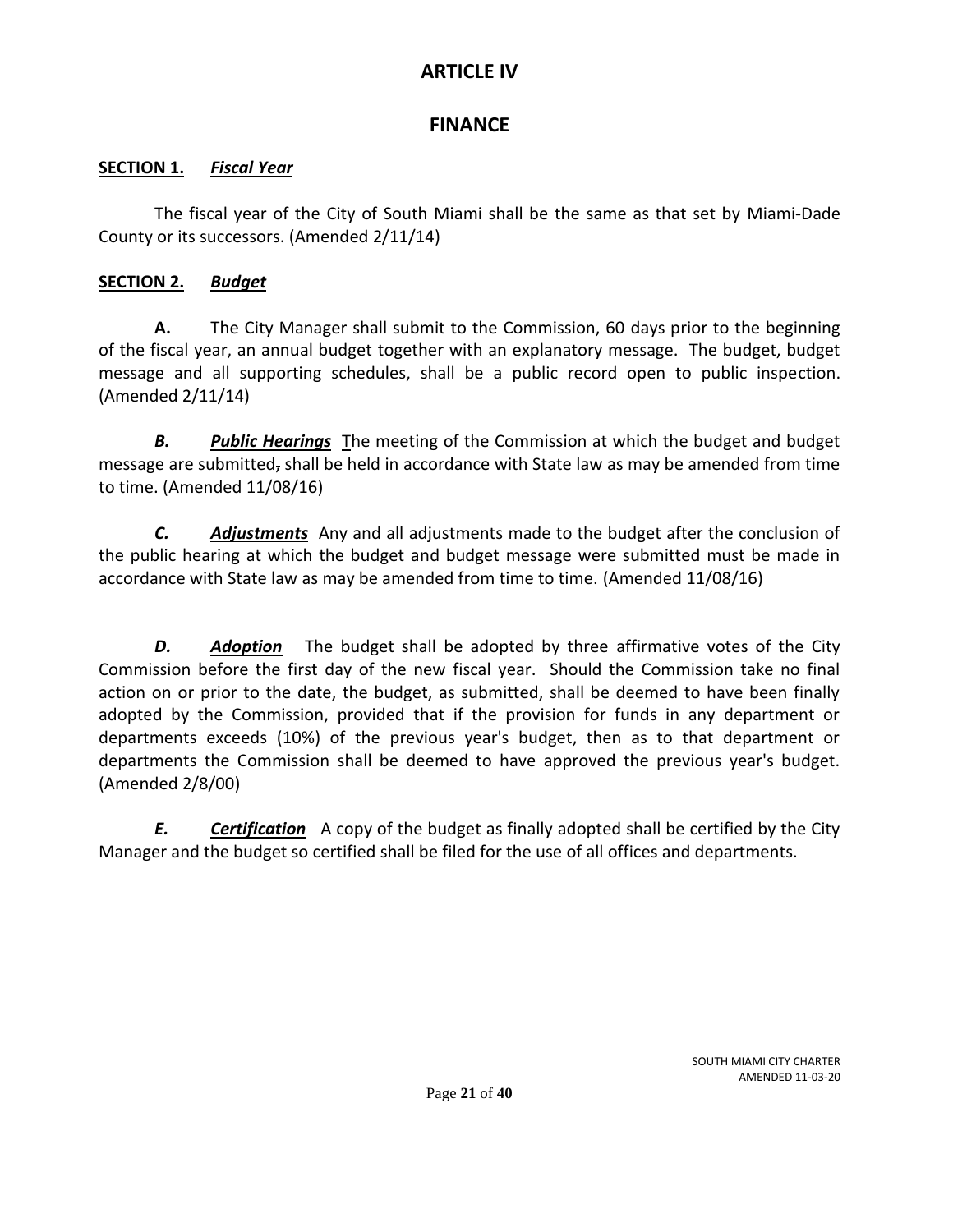# *F. Modifications*

*(1) Transfer of Appropriation* At the request of the City Manager, the Commission may at any time transfer, by resolution, any unencumbered appropriation balance or portion thereof between general classification of expenditure within an office or department. At the request of the City Manager and within the last three months of the budget year, the Commission may, by resolution, transfer any unencumbered appropriation balance or portion thereof from one office or department to another.

*(2) Emergency Appropriation* In case of disaster or any other circumstance creating an emergency, the Commission may at any time in any budget year, make an emergency appropriation for the purpose of repairing damages caused by such disaster or meeting such public emergency to the end that public health, safety or welfare will be protected. In any budget year where circumstances creating such an emergency have arisen, the Commission may, upon recommendation of the City Manager, authorize the borrowing of money by the issuance of negotiable notes of the City. Such notes shall not exceed 10% of the total operating appropriations in the current year and may be renewed from time to time; but all such notes, together with the renewals, shall mature and be paid not later than the end of the fiscal year after the budget year in which the original notes shall have been issued. Such notes shall not constitute a general obligation nor a pledge of ad Valorem tax revenues. Notes may not be sold at less than par and accrued interest at private sale without previous advertisement.

### <span id="page-21-0"></span>**SECTION 3.** *Revenues*

*A. Taxation* The Commission shall levy such taxes as authorized by law to meet the appropriations made not later than the next Commission meeting after adoption of the budget as provided in Article IV, Section 2 D. If the Commission shall refuse or neglect to pass an ordinance levying the taxes for any budget year, the ordinance last previously passed levying taxes shall continue in full force and effect and a failure to pass a current ordinance shall in no way invalidate the collection of any taxes.

*B. Bonds* The City shall have the power to issue bonds, certificates of indebtedness and any form of tax anticipation certificates, payable from ad valorem taxation and maturing more than twelve months after issuance only to finance or refinance capital projects. Voter referendum approval for bonds and other forms of indebtedness shall be as provided by the Florida constitution. (Amended 2/8/00)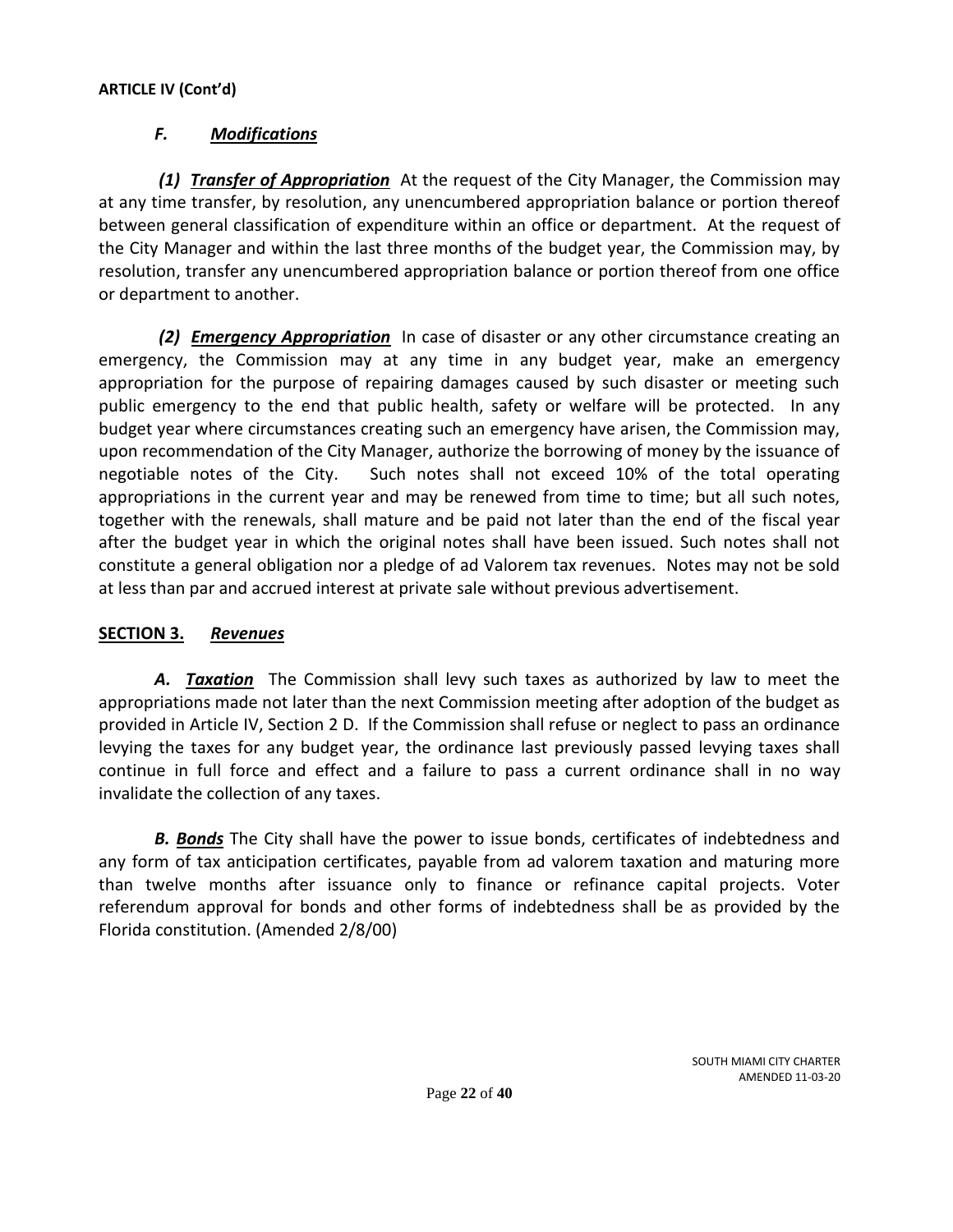# <span id="page-22-0"></span>**SECTION 4.** *Administration*

*A. Control* The City Manager shall have charge of the administration of the financial affairs of the City in accordance with Article III, Section 5.

*B. Custody of Public Funds* The City Manager shall have custody of all public funds belonging to or under control of the City or any office or department thereof, and deposit all fund coming into his or her custody in such depositories as may be designated by Resolution of the Commission. (Amended 2/11/14)

*C. Approval of Expenditures* The City Manager shall approve all proposed expenditures in accordance with the approved budget, but, unless he or she shall certify that there is an unencumbered balance of appropriation and available funds, no appropriation shall be encumbered and no expenditure shall be made. (Amended 2/11/14)

*D. Multi-annual Contracts* No contract involving the payment of money out of the appropriations of more than one year shall be made for a period of more than five years, nor shall any such contract be valid unless made or approved by resolution or ordinance adopted by the Commission after a public hearing. The Commission shall provide budget and appropriate funds in each succeeding budget for contracts extending more than one year. This section shall not restrict the term of General Obligation or Revenue Bonds. (Amended 2/14/06) (Amended 2/11/14)

*E. Audit* The Commission shall designate a qualified Certified Public Accountant who, at the end of the fiscal year and at such other times as ordered by the Commission, shall make an independent examination in accordance with generally accepted auditing standards and review of accounts and other financial transactions by the City and shall submit such report, together with recommendations for improving fiscal control, to the Commission and to the City Manager. The accountant shall have no personal interest, direct or indirect, in the fiscal affairs of the City government or any of its officers. The accountant shall not maintain any accounts or records of the City business, but within specifications approved by the Commission, shall post-audit the annual financial statements of the City and all accounts kept by any office or department of the City. The Certified Public Accountant shall not serve as the city's independent auditor for more than six consecutive years. (Amended 2/11/20)

*F. Performance-based audit.* The City Commission shall require a performance-based audit for each department at least once every five years. (Amended 2/8/00)

> SOUTH MIAMI CITY CHARTER AMENDED 11-03-20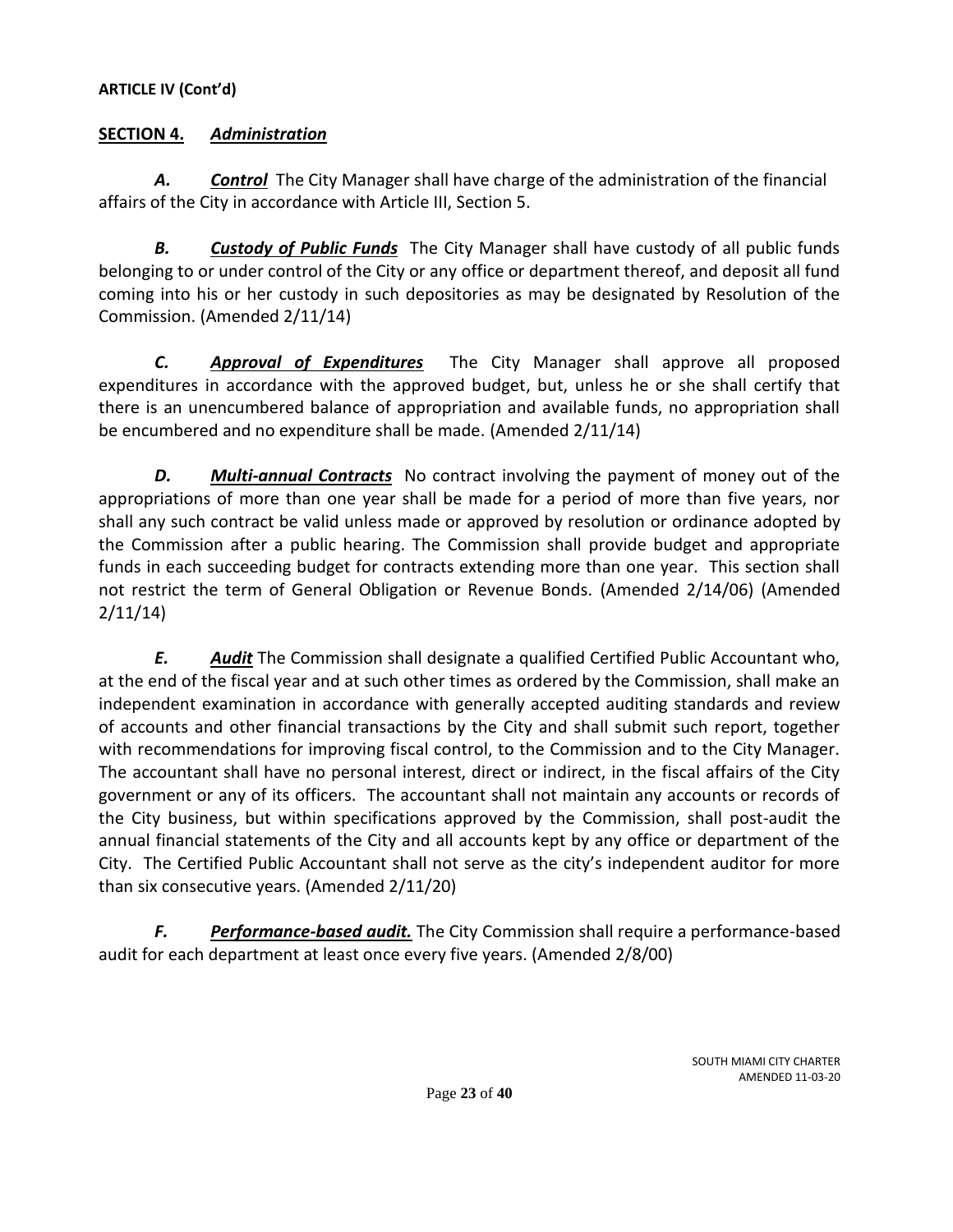# **ARTICLE V**

# **ELECTIONS**

# <span id="page-23-1"></span><span id="page-23-0"></span>**SECTION 1.** *Qualifications*

**A. Voters:** Any person who is a duly registered voter of Miami-Dade County and who has been a legal resident of the City of South Miami for a period of no less than thirty (30) days immediately before the date of the election.

**B. Candidates:** The City Clerk shall certify that a candidate for election to the Office of the Mayor or Commissioner, no less than 60 days prior to a duly scheduled election has: (Amended 2/11/14)

(1) Exhibited to the Clerk proof that he or she is qualified elector of the City of South Miami and has continuously resided in the City of South Miami in a structure designated as residential property for at least one (1) year immediately before the date of the election. (Amended 2/8/00)

(2) Each person seeking to qualify for nomination or election to a municipal office shall pay, at the time of qualifying for office, an election assessment fee in addition to a qualifying filing fee of \$100 paid to the City Clerk. The requirements to pay an election assessment fee and a qualifying fee may be waived as provided by state law. (Amended 2/8/00)

(3) Taken the following prescribed sworn oath:

"I hereby accept the nomination for Mayor/Commissioner, and agree to serve, if elected, and further that I hereby make the following oath:

State of Florida County of Dade

Before me, an officer authorized to administer oaths, personally

appeared **with a suppeared**  $\frac{1}{2}$  and to me well known, who, being duly sworn, says that he/she is a candidate for the office of the state of the state of the state of the state of the state of the state of the state of the state of the state of the state of the state of the state of the state of the stat qualified elector of Miami-Dade County, Florida, and the City of South Miami; and that he/she is qualified under the Constitution and the laws of Florida, and the Charter of the City of South Miami to hold the office to which he/she desires to be nominated or elected; that he/she has taken the oath required by Florida Statutes; that he/she has not violated any of the laws of the State relating to elections or the registration of electors; that he/she has qualified for no other public office in the State the term of which office or any part thereof runs concurrent (with that of) the office he/she seeks; that he/she has resigned from any office (from) which he/she is required to resign pursuant to ss. 99.012, Florida Statutes; and that he/she has submitted a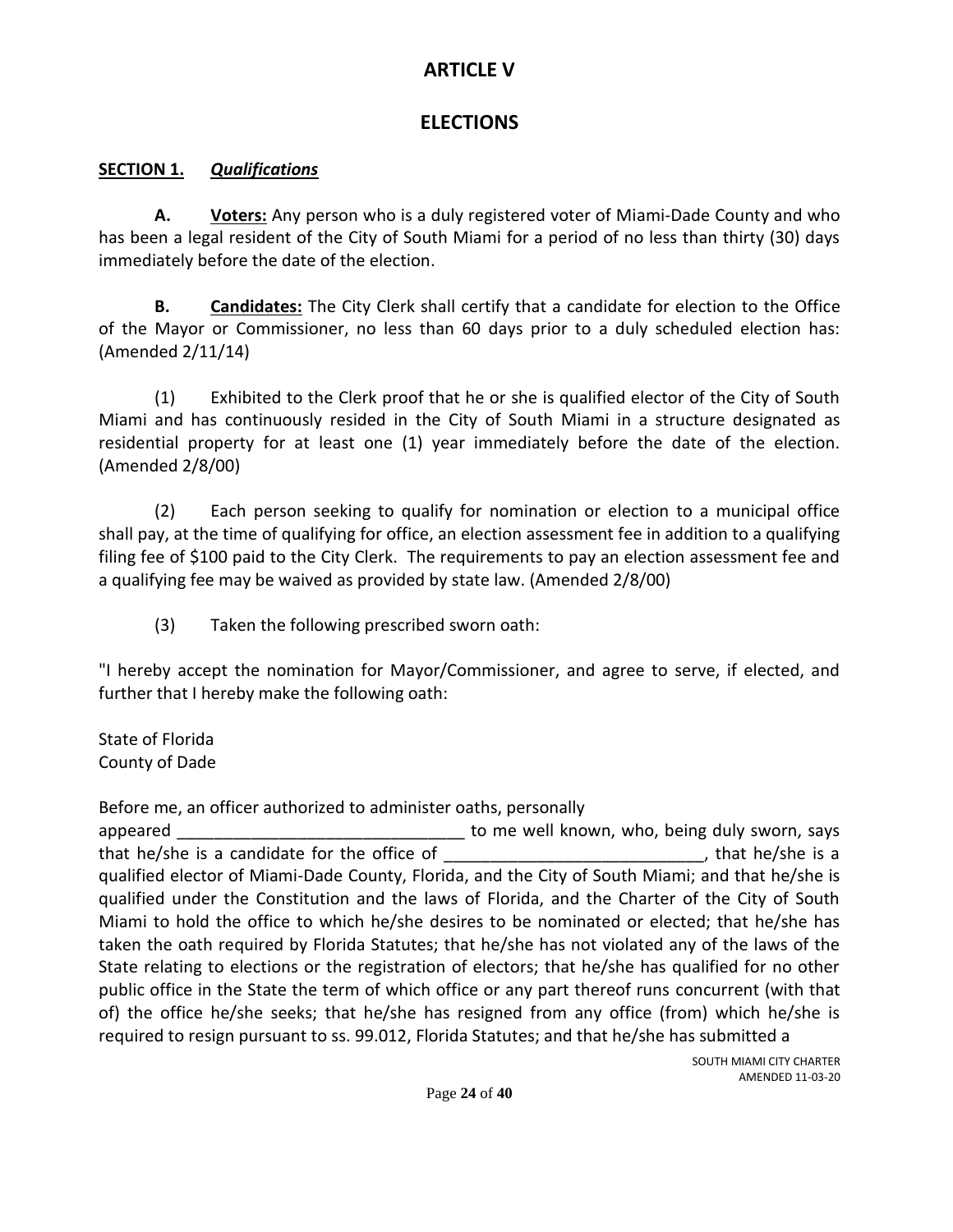sworn statement of contributions and expenditures, if any incurred, prior to the time of qualifying and since the last preceding general election. (Amended 2/11/14)

Signature of Candidate

\_\_\_\_\_\_\_\_\_\_\_\_\_\_\_\_\_\_\_\_\_\_\_\_\_\_\_\_\_\_\_\_\_\_\_

\_\_\_\_\_\_\_\_\_\_\_\_\_\_\_\_\_\_\_\_\_\_\_\_\_\_\_\_\_\_\_\_\_\_\_

Address

Signature and Title of person administering oath

\_\_\_\_\_\_\_\_\_\_\_\_\_\_\_\_\_\_\_\_\_\_\_\_\_\_\_\_\_\_\_\_\_\_\_\_\_\_\_\_\_\_\_\_\_\_\_\_

(4) No person shall be certified for nomination to an elective office in the City of South Miami who concurrently has qualified for nomination of or is concurrently holding an elective office outside the City of South Miami.

(5) Any person who qualifies for an elective office outside the City of South Miami after having qualified for an elective office in the City of South Miami shall by the fact of such qualification become disqualified for nomination in the City of South Miami and his (her) name shall be stricken from the ballot.

(Amended 11/08/16)

### <span id="page-24-0"></span>**SECTION 2.** *General Elections*

**A. Time** General elections for the Commission will be held on the same day as the national general elections, commencing in 2022, and thereafter in each even year, at which time the Mayor will be elected to a term of two years and two Commissioners will be elected to terms of four years. (See Art.II,Sec.2) (Amended 11/3/2020)

**B. Mode** The office of the Mayor and Commission seats shall be filled on the basis of the highest number of votes received by the candidates. At each general or special election where there are at least two (2) Commissioners to be elected, the election shall be conducted on a group basis for each member of the City Commission to be elected. Each Commission seat to be filled at said election shall be designated numerically, and each candidate for the City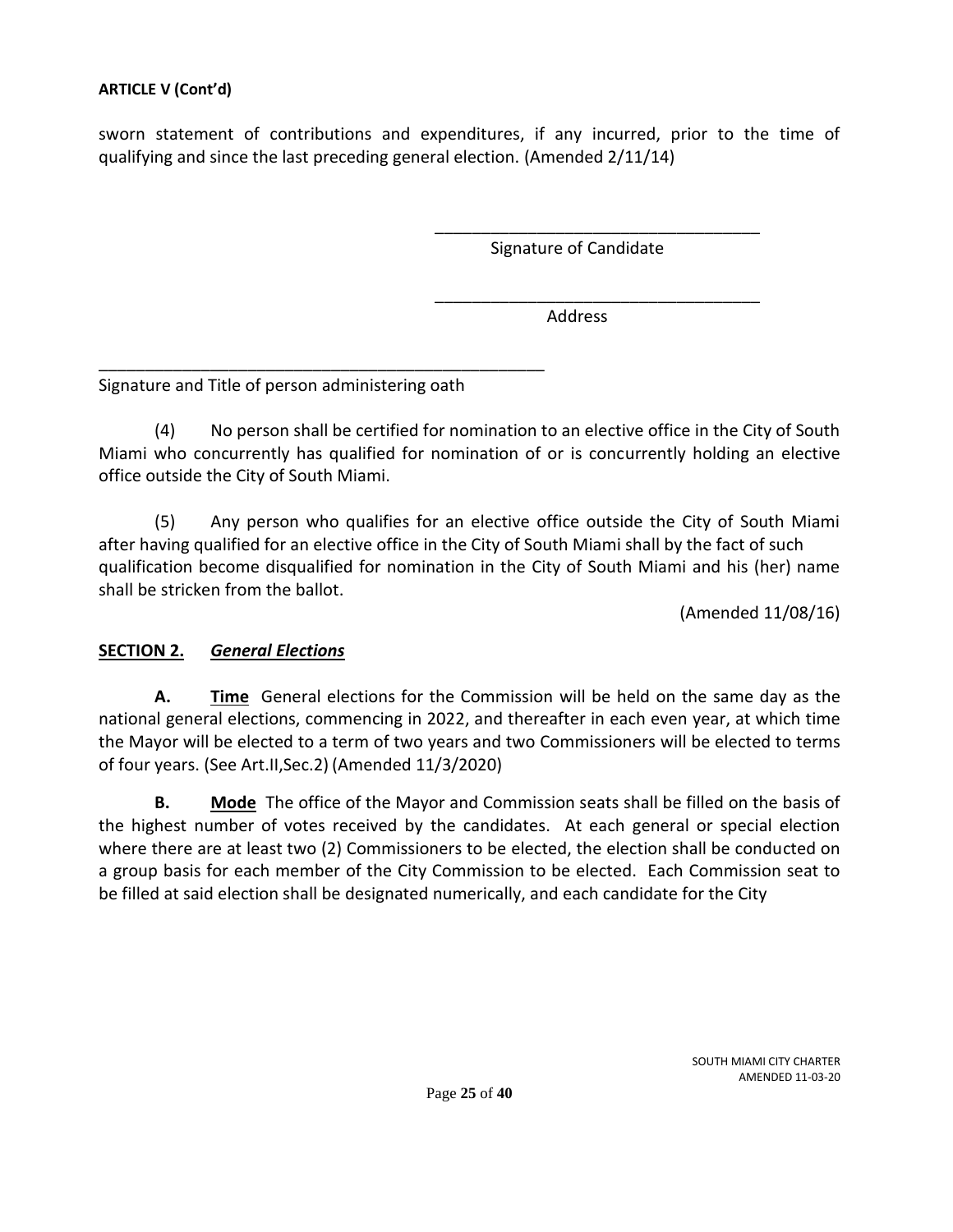Commission shall designate in which numerical grouping he or she is to be a candidate. No candidate shall run for office in more than one numerically designated group.

**C. Unopposed candidates** The names of all unopposed candidates shall be placed on the ballot. The votes for unopposed candidates shall be counted and published. (Amended 2/8/00)

**D. Term Limits for the Mayor and City Commissioners** No person may appear on the Ballot for Election as Mayor or City Commissioner if, by the end of his or her current term of office, the person will have served (or, but for resignation would have served) in office as the Mayor or as a City Commissioner for a total of nine years or more. (Amended-Added 11/02/10)

### <span id="page-25-0"></span>**SECTION 3.** *Special Elections*

As prescribed under Article II, Section 4B.

## <span id="page-25-1"></span>**SECTION 4.** *Runoff Elections*

In the event of a tie vote, runoff elections shall be held, if necessary, within thirty (30) days from the date of the canvass of the votes cast at the regular elections.

## <span id="page-25-2"></span>**SECTION 5.** *Procedures*

*A. Provisions* The City Commission shall provide, by ordinance, for the procedures of elections not inconsistent with State law. (Amended 2/11/14)

*B. Canvassing Board* Upon the closing of the polls and the casting of the ballot by the last person then entitled to vote, the Canvassing Board, comprised of the City Attorney, or his or her designee, County Supervisor of Elections, or his or her designee, and the City Clerk, or his or her designee shall publicly record the results of the election and proceed to tabulate the absentee ballots and certify the results. (See Art. II, Sec. 2) (Amended 11/08/16)

*C. Installation* At 8:00 P.M. on the day following any City election in the City of South Miami, the Commission shall meet in special session for the sole purpose of receiving the certified report of the Canvassing Committee and thereupon the installing officer, selected by the duly elected incoming Mayor, shall install the newly elected Mayor and Commission members after they shall have taken the prescribed oath of office.

*D. Oath of Office* Every officer of the City shall, before entering upon the duties of his or her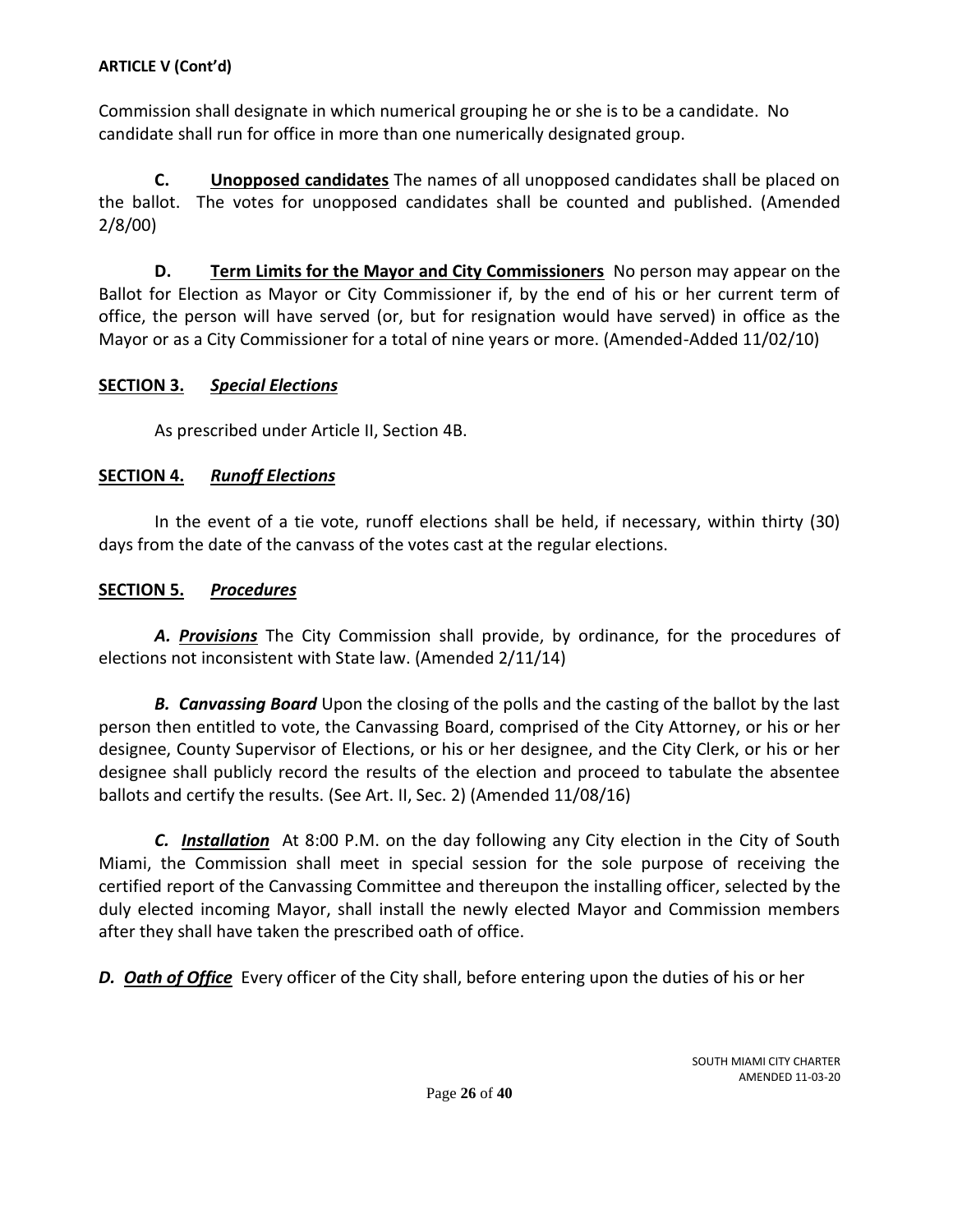office, take and subscribe to the following oath or affirmation to be filed and kept in the office of the City Clerk.

"I solemnly swear (or affirm) that I will support the constitution and will obey the laws of the United States and of the State of Florida; that I will, in all respects, observe the provisions of the Charter and the Ordinances of the City of South Miami and will faithfully discharge the duties of the Office of

"\_\_\_\_\_\_\_\_\_\_\_\_\_\_\_\_\_\_\_\_\_\_".

# <span id="page-26-0"></span>**SECTION 6.** *Initiative and Referendum*

# *A. General Authority*

*(1) Initiative* The qualified voters of the City shall have power to propose ordinances to the Commission and, if the Commission fails to adopt an ordinance so proposed without any change in substance, to adopt or reject it at a City election, provided that such power shall not extend to the budget or capital program or any ordinance relating to appropriation of money, levy of taxes or salaries of City officers or employees.

*(2) Referendum* The qualified voters of the City shall have power to require reconsideration by the Commission of any adopted ordinance and if the Commission fails to repeal an ordinance so reconsidered, to approve or reject it at a City election, provided that such power shall not extend to the budget or

capital program or any emergency ordinance or ordinance relating to appropriation of money or levy of taxes.

# *B. Commencement of Proceedings, Petitioners; Committee; Affidavit*

A minimum of 100 qualified votes may commence initiative or referendum proceedings by filing with the City Clerk an affidavit stating that they will constitute the petitioners' committee and be responsible for circulating the petition and filing it in proper form, stating their names and addresses and specifying the address to which all notices to the Commission are to be sent and setting out in full the proposed initiative ordinance or citing the ordinance sought to be reconsidered.

Promptly after the affidavit of the petitioners' committee is filed, the City Clerk shall issue the appropriate petition blanks to the petitioners' committee.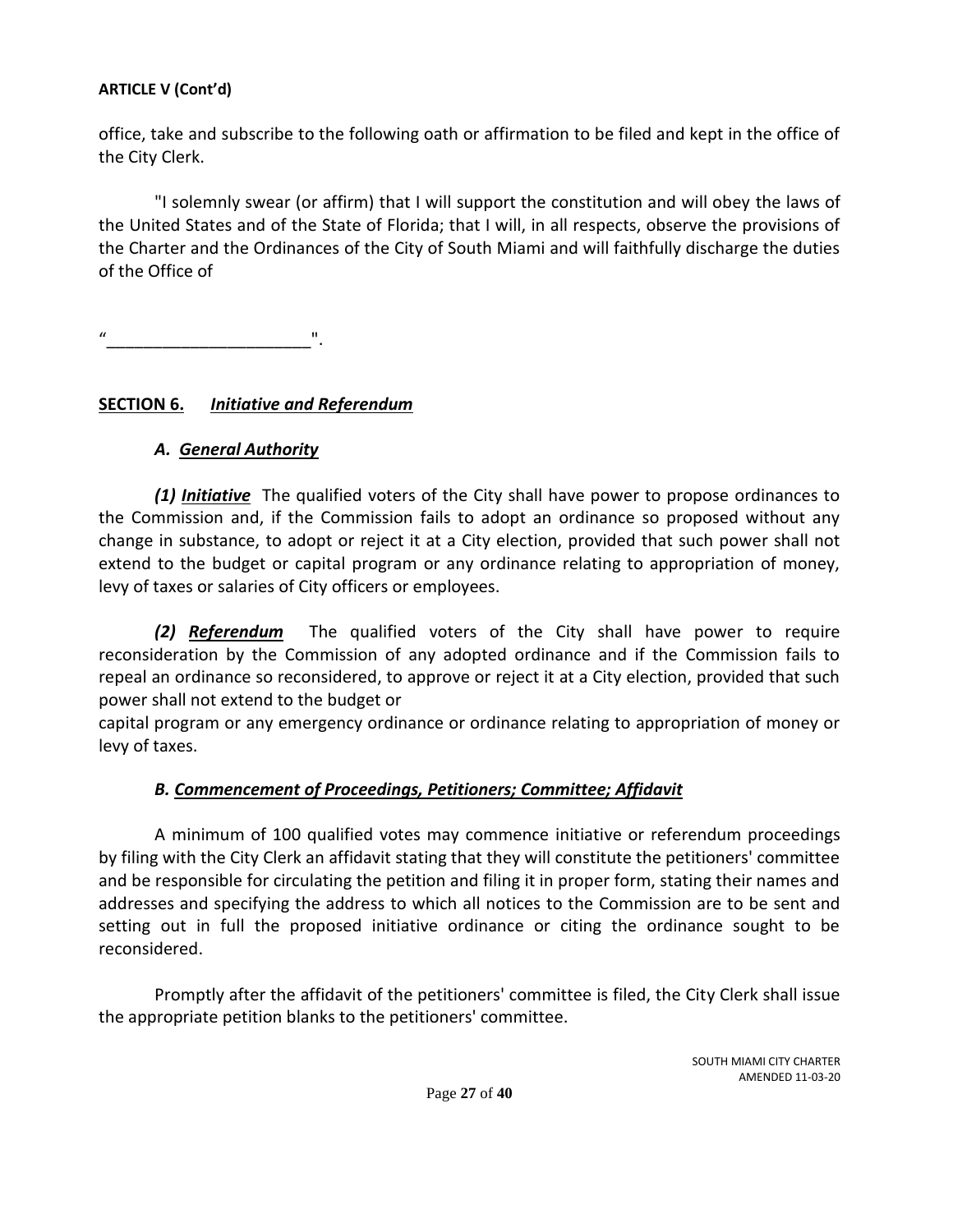# *C. Petitions*

*(1) Number of signatures.* Initiative and referendum petitions must be signed by qualified voters of the City equal in number to at least 15% of the total number of qualified voters registered to vote in the last regular City election.

*(2) Form and Content* All papers of a petition shall be uniform in size and style and shall be assembled as one instrument for filing. Each signature shall be executed in ink or indelible pencil and shall be followed by the address of the person signing. Petitions shall contain or have attached thereto throughout their circulation the full text of the ordinance proposed or sought to be reconsidered.

*(3) Affidavit of Circulator* Each paper of a petition shall have attached to it, when filed, an affidavit executed by the circulator thereof, stating that he or she personally circulated the paper, the number of signatures thereon, that all the signatures were affixed in his or her presence, the he or she believes them to be the genuine signatures of the persons whose names they purported to be and that each signer had an opportunity before signing to read the full text of the ordinance proposed or sought to be reconsidered.

*(4) Time for Filing Initiative or Referendum Petitions.* Petitions must be filed within thirty (30) days after the Commission has failed to adopt a proposed ordinance or failed to reconsider an adopted ordinance when requested to do so.

# *D. Procedure after Filing.*

*(1) Certificate of Clerk;* Amendment. Within ten (10) days after the petition is filed, the City Clerk shall complete a certificate as to its sufficiency, specifying if it is insufficient, the particulars wherein it is defective and shall promptly send a copy of the certificate to the petitioners' committee by registered mail. A petition certified insufficient for lack of the required number of valid signatures may be amended once if the petitioners' committee files a notice of intention to amend it with the Clerk within two days after receiving the copy of his or her certificate, and files a supplementary petition upon additional papers within ten (10) days after receiving the copy of such certificate. Within five (5) days after such supplementary petition is filed, the Clerk shall complete a certificate as to the sufficiency of the petition as amended and promptly send a copy of such certificate to the petitioners' committee by registered mail. If a petition or amended petition is certified insufficient and the petitioners' committee does not elect to amend or request Commission review under subsection 2, below, within the time required, the Clerk shall promptly present his or her certificate to the Commission and the certificate shall then be a final determination as to the insufficiency of the petition.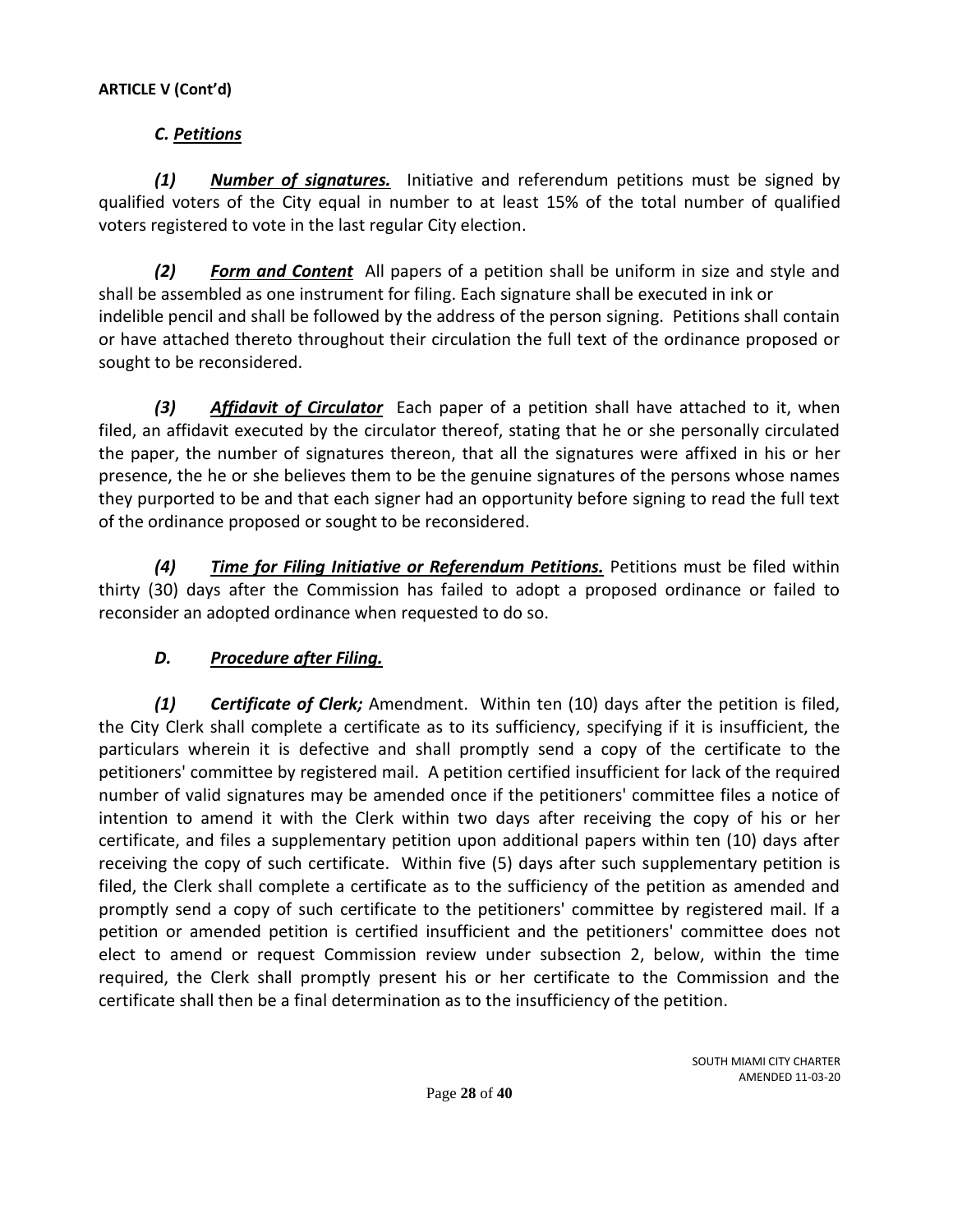*(2) Commission Review* If a petition has been certified insufficient and the petitioners' committee does not file a notice of intention to amend it or if an amended petition has been certified insufficient, the committee may, within two (2) days, after receiving the copy of such certificate, file a request that it be reviewed by the Commission. The Commission shall review the certificate at its next meeting following the filing of such request and approve or disapprove it, and the Commission's determination shall then be a final determination as to the sufficiency of the petition. However, the Commission shall not declare a petition to be insufficient unless the findings of the City Clerk are illegal or are factually in error.

# *(E) Referendum Petitions; Suspension of Effect of Ordinance.*

When a referendum petition is filed with the City Clerk, the ordinance sought to be reconsidered shall be suspended from taking effect. Such suspension shall terminate when:

**(1)** There is a final determination of insufficiency of the petition; or

- **(2)** The petitions' committee withdraws the petition; or
- **(3)** The Commission repeals the ordinance.

# *(F) Actions on Petitions*

*(1) Action by Commission* When an initiative or referendum petition has been finally determined sufficient, the Commission shall promptly consider the proposed initiative ordinance in the manner provided in Article II or reconsider the referred ordinance by voting its repeal. If the Commission fails to take action on a proposed initiative ordinance without any change in substance within thirty (30) days or fails to repeal the referred ordinance within thirty (30) days after the date of the petition was finally determined sufficient, it shall submit the proposed or referred ordinance to the voters of the City.

*(2) Submission to Voters* Such City election on a proposed or referred ordinance shall be held not less than thirty (30) days and not later than seventy five (75) days from the date of the final Commission vote thereon. If no regular City election is to be held within the period prescribed in this subsection, the Commission shall provide for a special election otherwise the

vote shall be held at the same time as such regular election. Copies of the proposed or referred ordinance shall be made available at the polls, and at City Hall at least fifteen (15) days prior to the election thereon.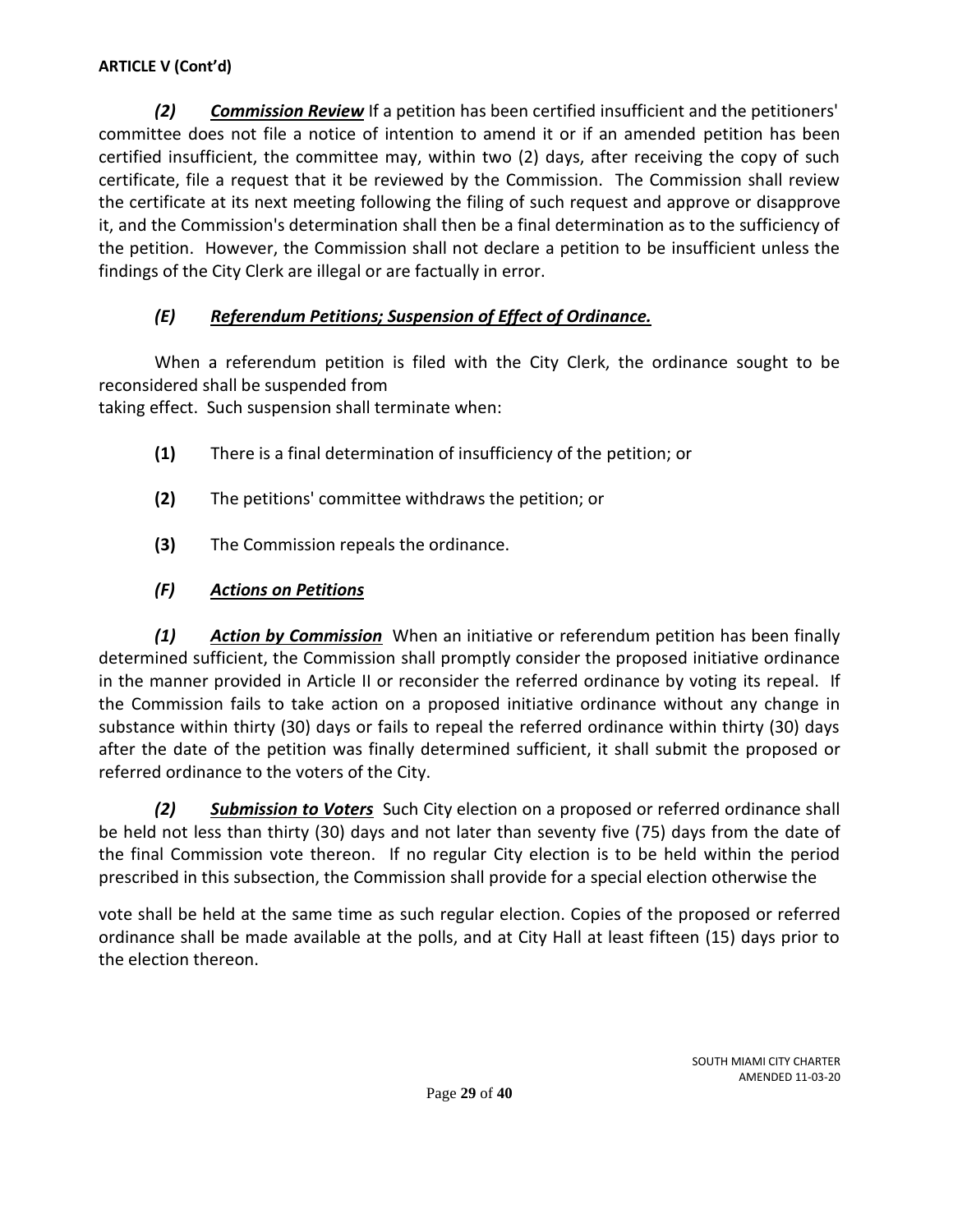*(3) Withdrawal of Petitions.* An initiative or referendum petition may be withdrawn at any time prior to the tenth day preceding the day scheduled for a vote by the electors by filing with the City Clerk a request for withdrawal signed by at least twenty (20) members of the petitioners' committee. Upon filing such request the petition shall have no further force or effect and all proceedings thereon shall be terminated.

# *(G) Results of Election*

**(1)** If 15% of the qualified electors vote on a proposed initiative ordinance and a majority vote in its favor, it shall be considered adopted upon certification of the election results and shall be treated in all respects in the same manner as ordinances of the same kind adopted by the Commission. If conflicting ordinances are approved at the same election, the one receiving the greatest number of affirmative votes shall prevail to the extent of such conflict.

**(2)** If 15% of the qualified electors vote on a referred ordinance and a majority vote against it, it shall be considered repealed on certification of the election results.

**(3)** An ordinance adopted by the electorate through initiatory proceedings shall not be amended or repealed by the Commission for a period of one year after the election at which it was adopted but thereafter it may be amended or repealed by a 4/5 vote.

**(4)** After a referendum petition has been filed, if the Commission repeals the ordinance involved before the petition is vote on by the electorate, then the Commission may not reconsider such ordinance for a period of one (1) year after its repeal.

# *(H) Recall*

A Commission member may be recalled as provided by state law. (Amended 2/8/00)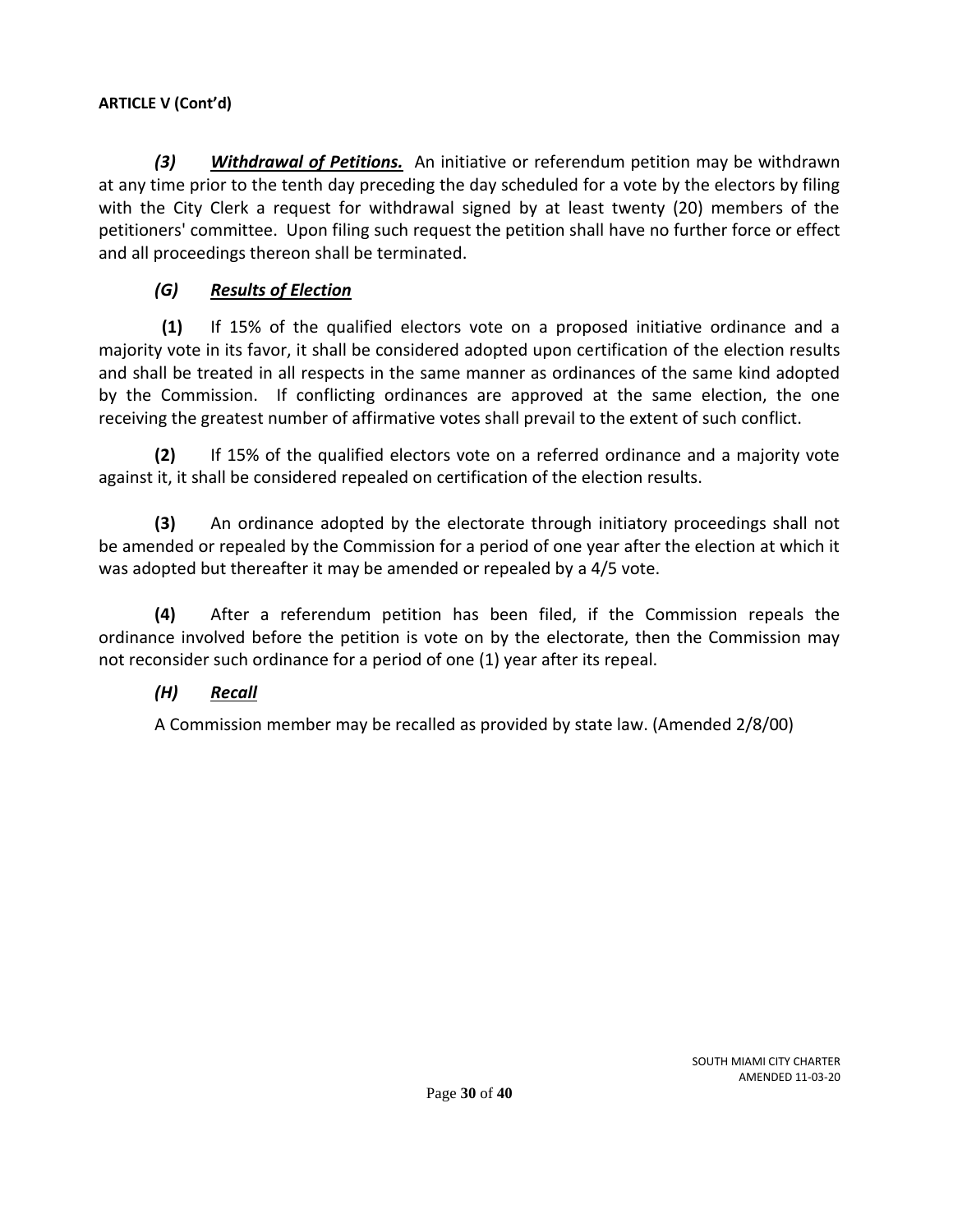# **ARTICLE VI**

# **GENERAL PROVISIONS**

# <span id="page-30-1"></span><span id="page-30-0"></span>**SECTION 1.** *Conflict of Interest*

The City Commission shall, by ordinance, enact a conflict of interest ordinance, which shall be at least equal to the standards of conduct for public officers and employees as set forth in the state statutes and the Miami-Dade County code. A Commission member may not serve as a voting member of any board that reports to the Commission. (Amended 2/8/00)

# <span id="page-30-2"></span>**SECTION 2.** *Bonding*

All employees of the finance department, and any other officer or employee required by the City Commission, shall be bonded in an amount and by a surety that is approved by the Commission. The premiums on bonds shall be paid by the City. (Amended 2/8/00)

# <span id="page-30-3"></span>**SECTION 3.** *Publication Requirement*

Whenever publication is required herein, such publication shall be made by posting, at a conspicuous place in the City Hall, for the requisite period and, if the publication is of an ordinance, said ordinance shall, at least ten (10) days prior to adoption, be noticed once in a newspaper of general circulation in the City of South Miami. The notice of proposed enactment shall state the date, time and place of the meeting, title or titles of the proposed ordinance, and the place or places within the City of South Miami where such proposed ordinance may be inspected by the public. Said notice shall also advise that interested parties may appear at the meeting and be heard with respect to the proposed ordinance.

# <span id="page-30-4"></span>**SECTION 4.** *Franchise*

(A) Definitions:

(1) The word "franchise" shall mean all contracts, including any and all agreements of whatever nature, that grant a right to use real property owned by the City of South Miami, including leases, when the contract or agreement provides for a term greater than three (3) years and with two (2) one (1) year extensions , or grants, gives, conveys, mortgages, encumbers or otherwise gives a person any interest in any real property owned by the City of South Miami for a limited term of years.

(2) The word "person" shall mean any individual, legal entity or any other entity, legal or otherwise.

> SOUTH MIAMI CITY CHARTER AMENDED 11-03-20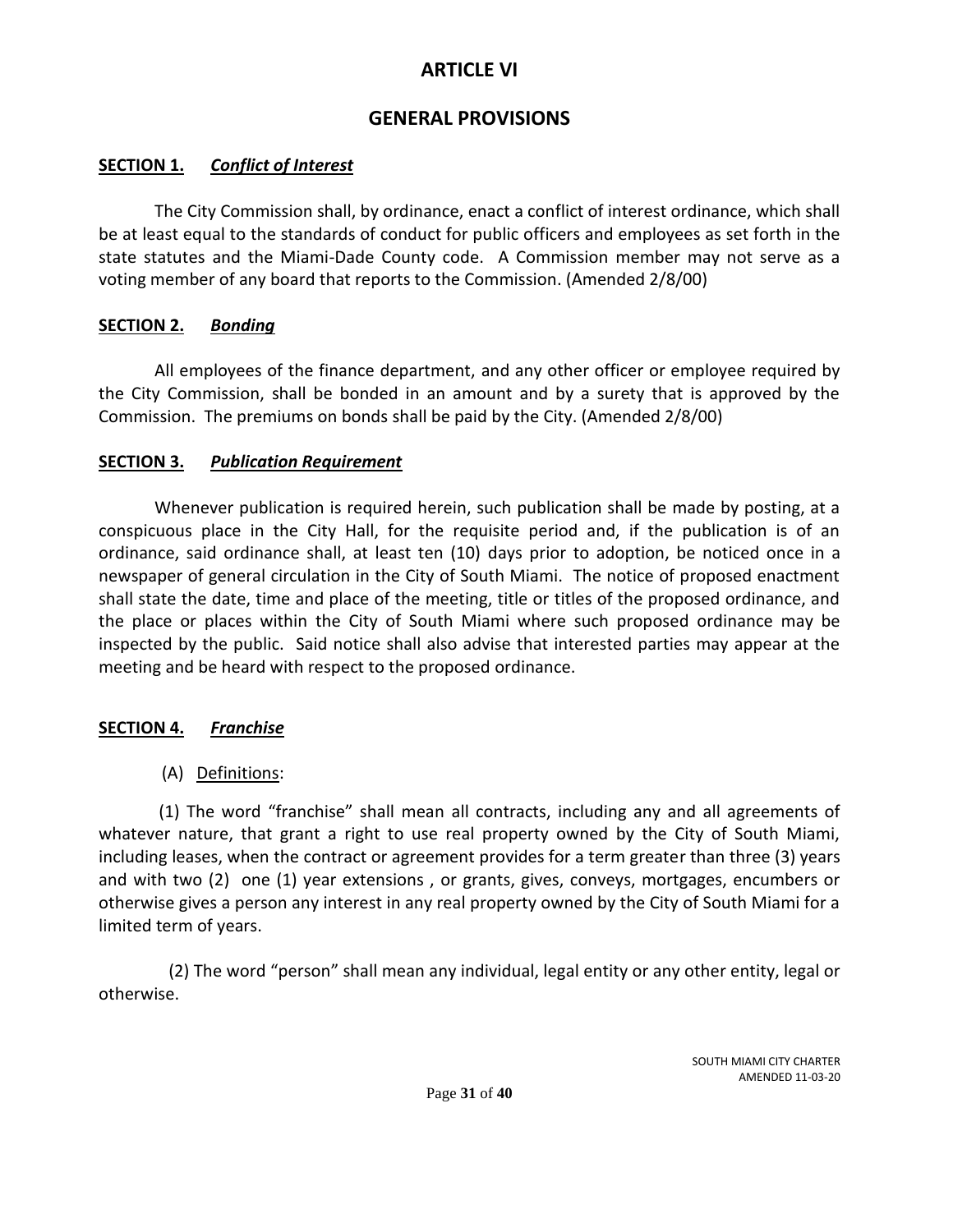(3) The word "newspaper of general circulation" shall mean a newspaper of general circulation in the City of South Miami. (Amended 2/11/14)

(4) The word "local newspaper" shall mean a newspaper distributed in the City of South Miami, whether free to its readership or otherwise available.

### (B) Restrictions:

The City of South Miami shall not enter into any franchise contract or agreement, as defined in this Section, to or with any person, as defined in this Section, nor shall the City renew an existing franchise, grant an extension to the franchise term or in any other way make a material change to an existing franchise contract or agreement unless the City enacts an ordinance, in accordance with the requirements of this Section, approving the contract or agreement.

## (C) Requirements:

All proposed ordinances approving any franchise contract or agreement, the renewal of an existing franchise, the grant of an extension to the franchise term or any material change to an existing franchise, may only be enacted if approved by a vote of 4/5 of all members of the City Commission. The term limit for all franchise contracts or agreements, as defined in this Section, including any renewal or extension to the term of same, shall be (50) years. No change in ownership or control of an artificial person with whom the City has entered into a franchise contract or agreement, as defined by this Section, nor shall any ownership or control be transferable in any way, including but not limited to assignments and conveyances of an ownership interest, unless it is approved by an ordinance enacted by members of the City Commission. The enactment of all ordinances required by this Section shall be heard at two public meetings/hearings and the title of the ordinance shall be published in a newspaper of general circulation, as defined in this Section, and it shall also be published in a local newspaper, as defined in this Section, at least five (5) days before the first meeting (first reading of the ordinance). At least ten (10) days before the second and final reading of the franchise ordinance, its title shall be published in a newspaper of general circulation and, in addition, it shall be published in a local newspaper, if available, so as to provide as much notice as possible, but, in any event, the notice need not exceed ten (10) days before the second reading. The timeliness of the publication in the local newspaper shall not be grounds for challenging the ordinance unless such a newspaper is available for publication and then only if it was published less than five (5) days before the second reading.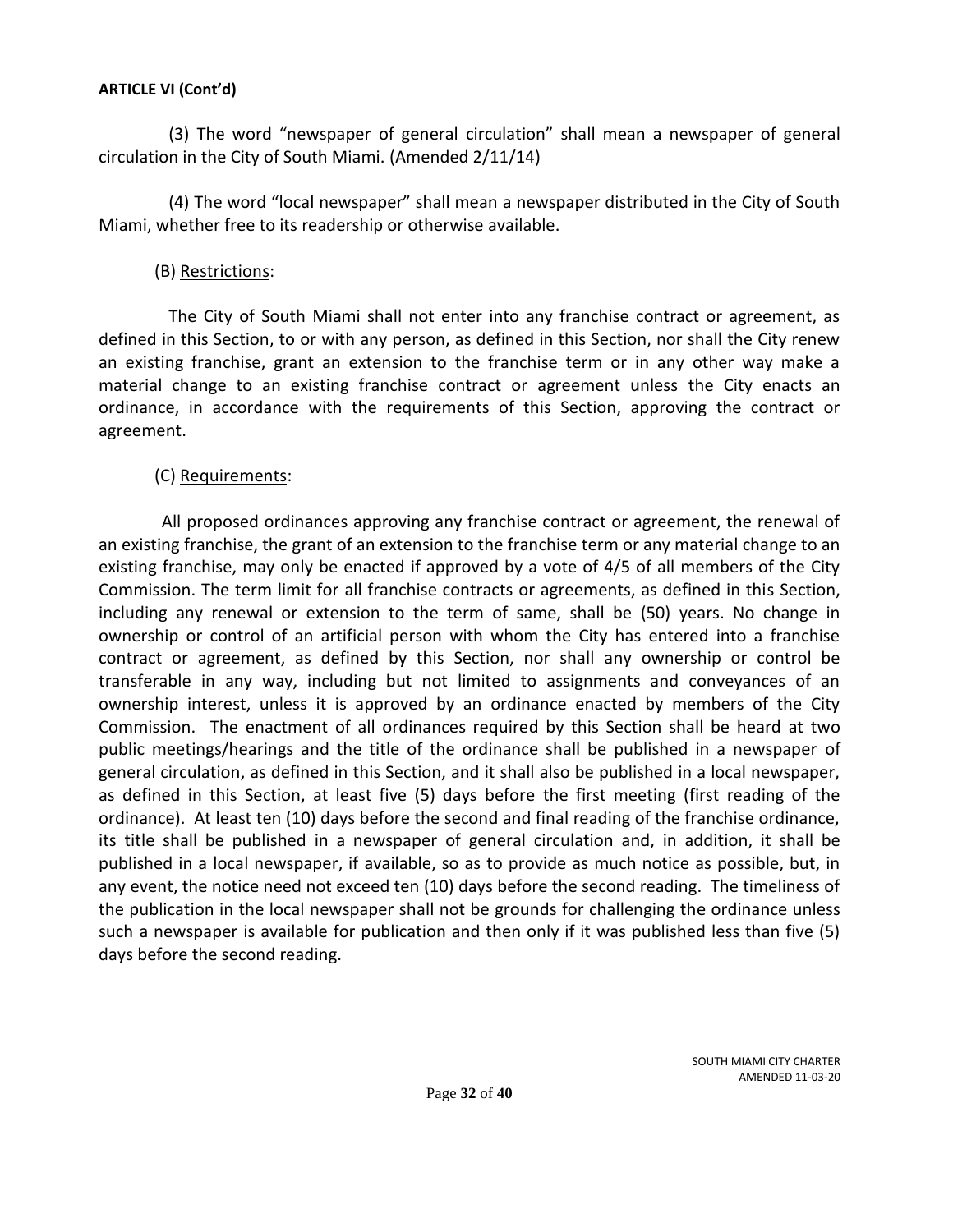## (D) Custodian of Documents:

Copies of all transfers, mortgages, encumbrances, changes in ownership or control, or other documents affecting the title or use of real property owned by the City shall be filed with the City Manager and City Clerk on or before the date of the first publication of the title to the proposed ordinance, as required by this Section.

(Amended 2/14/12)

# <span id="page-32-0"></span>**SECTION 5.** *Powers of the City*

The City of South Miami exercising its power under State Law, may exceed, by ordinance, any limiting feature of the State Law unless the same is prohibited under the Home Rule Amendment and Charter of Metropolitan Dade County.

### <span id="page-32-1"></span>**SECTION 6.** *Autonomy*

Neither the Commission nor any of its members shall direct or request the removal of any person from office by the City Manager or by any of his or her subordinates, or in any manner take part in the removal of officers and employees in the administrative service of the City. Except for the purpose of inquiry and for the purpose of interviewing any candidate for department director prior to appointment by the City Manager subject to the City

Commission's approval, the Commission and its members shall deal with the administrative service solely through the City Manager and neither the Commission nor any member thereof shall give orders to any subordinates of the City Manager, either publicly or privately. This section shall not apply to officers appointed under Article II, Section 7 of this Charter. (Amended 11/02/10)

# <span id="page-32-2"></span>**SECTION 7.** *Amendments*

This Charter may be altered or amended at any time as provided by the Home Rule Amendment and Charter of Metropolitan Dade County or as provided by the Florida Statutes, whichever shall prevail and be in effect.

### <span id="page-32-3"></span>**SECTION 8.** *Ratification*

All officials acts and ordinances passed by the City, including any ordinances annexing certain unincorporated territory to the City and thereby enlarging its boundaries, done prior to the passage of this act are hereby ratified, cured and made legal as fully and completely as though all requirements and details by any general or special law government relating to the same have been done and performed.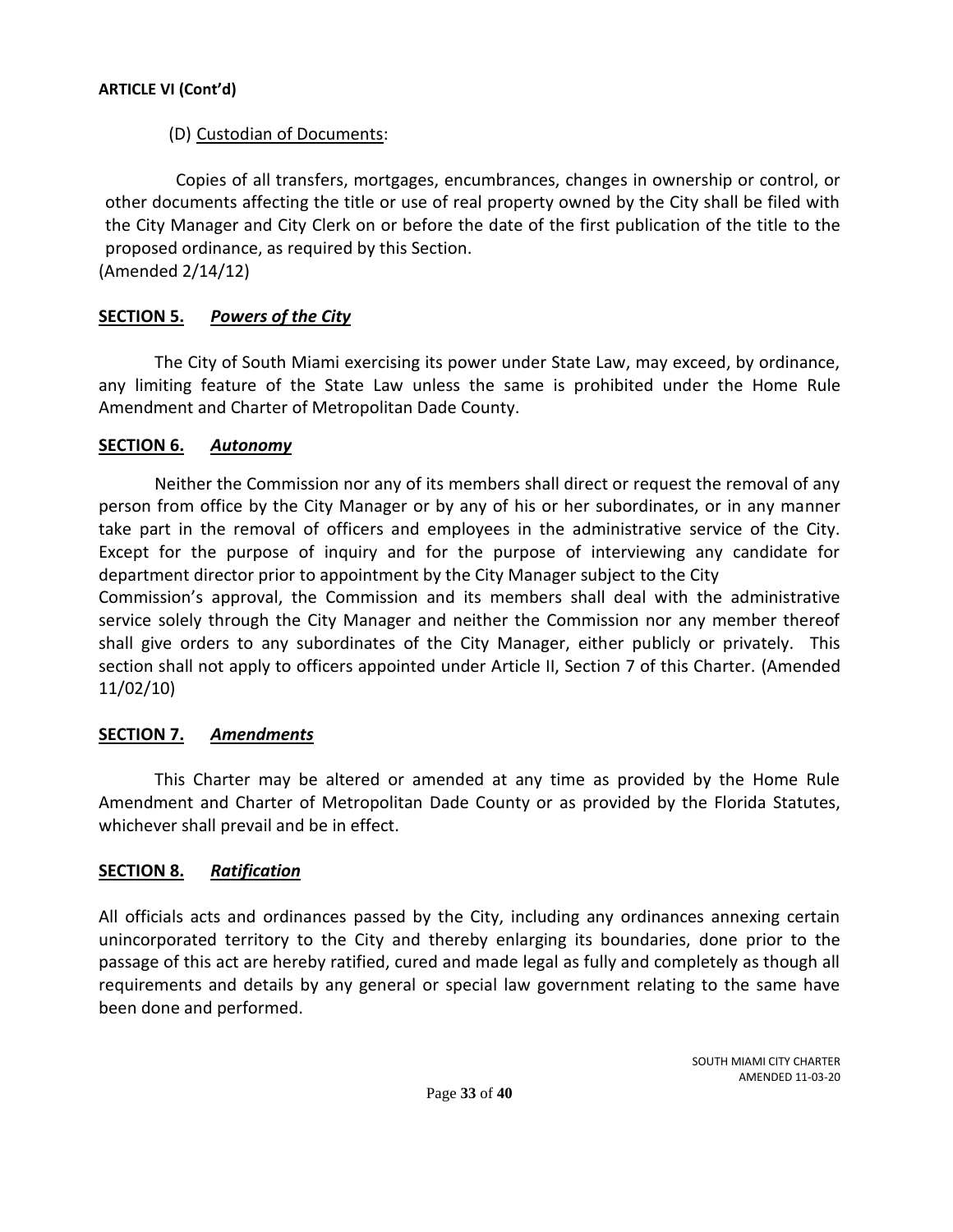### <span id="page-33-0"></span>**SECTION 9.** *Invalidity*

If any section or part of section of this Charter shall be held invalid by a Court of competent jurisdiction, such holding shall not affect the remainder of this Charter nor the context in which such section or part of section so held invalid may appear except to the extent that an entire section or part of section may be inseparably connected in meaning and effect, with the section or part of section in which such holding shall directly apply.

### <span id="page-33-1"></span>**SECTION 10.** *Acceptance*

This Charter shall become effective upon its being approved by a majority of the qualified electors of the City of South Miami voting at a referendum election to be called for that purpose by the City Commission of South Miami in accordance with Section 5.03 of the Metropolitan Dade County Charter and upon being filed with the Clerk of the Circuit Court as provided in said Charter.

#### <span id="page-33-2"></span>**SECTION 11.** *Repeal*

Any and all special acts of the State of Florida in conflict are hereby superseded.

#### <span id="page-33-3"></span>**SECTION 12.** *Transition*

A. Upon adoption of this Charter as herein provided, the Code of Ordinances, City of South Miami, and all other ordinances and resolution theretofore passed and adopted shall continue in full force and effect until thereafter amended, superseded or repealed; and all officers, employees and appointees of the City shall continue in office for the terms to which they were elected or appointed.

B. No action or proceeding, civil or criminal, pending at the time of this Charter shall take effect, brought by or against the City or any office, department or agency or official thereof, shall be affected or abated by the adoption of this Charter or by anything herein contained; but all such actions or proceedings may be continued notwithstanding that functions, powers and duties of any office, department or agency or officer thereof, party thereto may, by or under this Charter be assigned or transferred to another office, department or agency or officer; but, in that event, the same may be prosecuted or defended by the head of the office, department or agency to which such functions, powers and duties have been assigned or transferred by or under this Charter.

C. The title, rights and ownership of property, uncollected taxes, claims, judgements, decrees, liens, suits, actions and choices in action, of whatsoever kind or nature held or owned by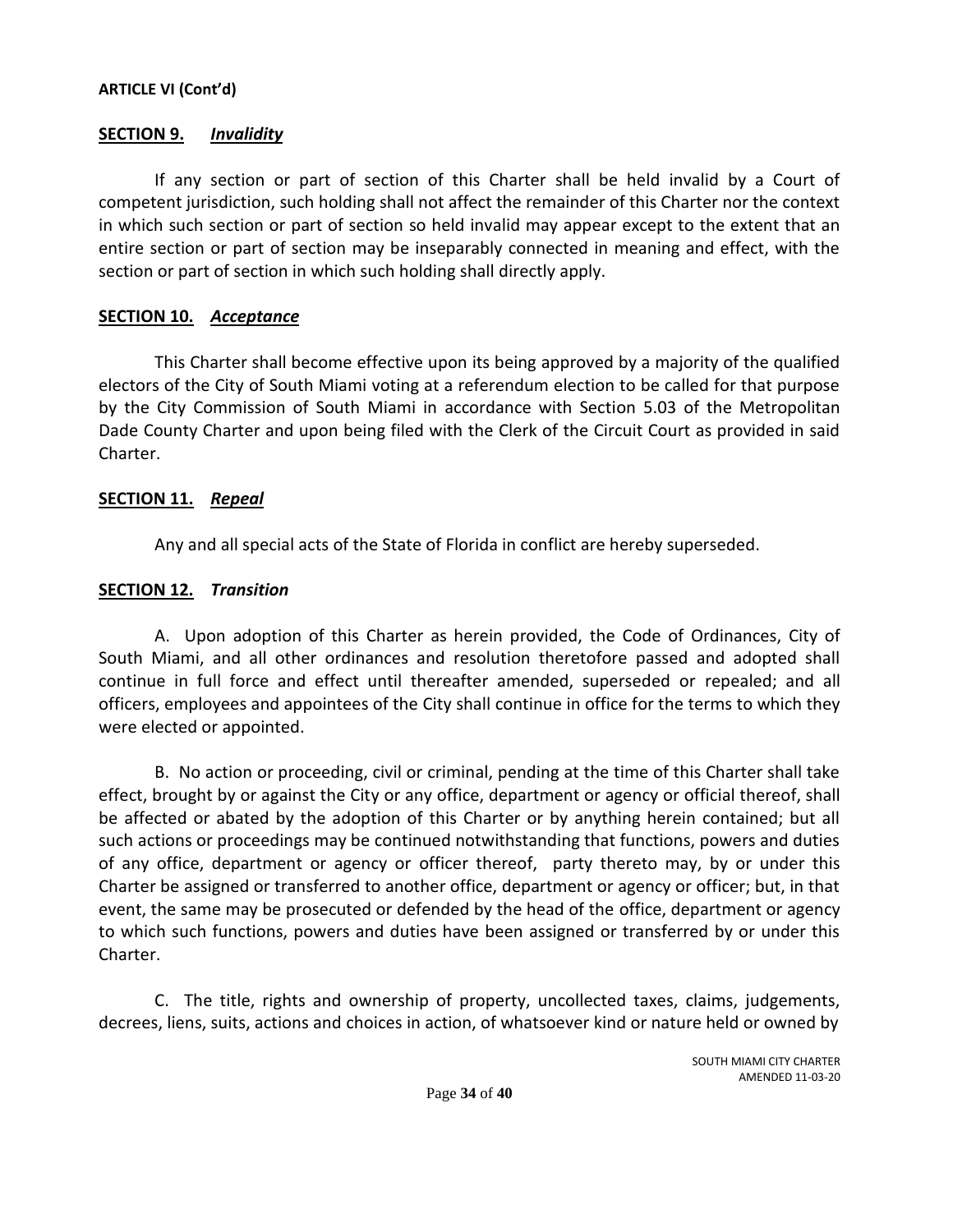the existing municipality shall not be affected or abated by the adoption of this Charter.

D. No debt or contract of the present municipality, including but not limited to bonds or certificates of indebtedness, heretofore issued, shall be impaired or avoided by the adoption of this Charter.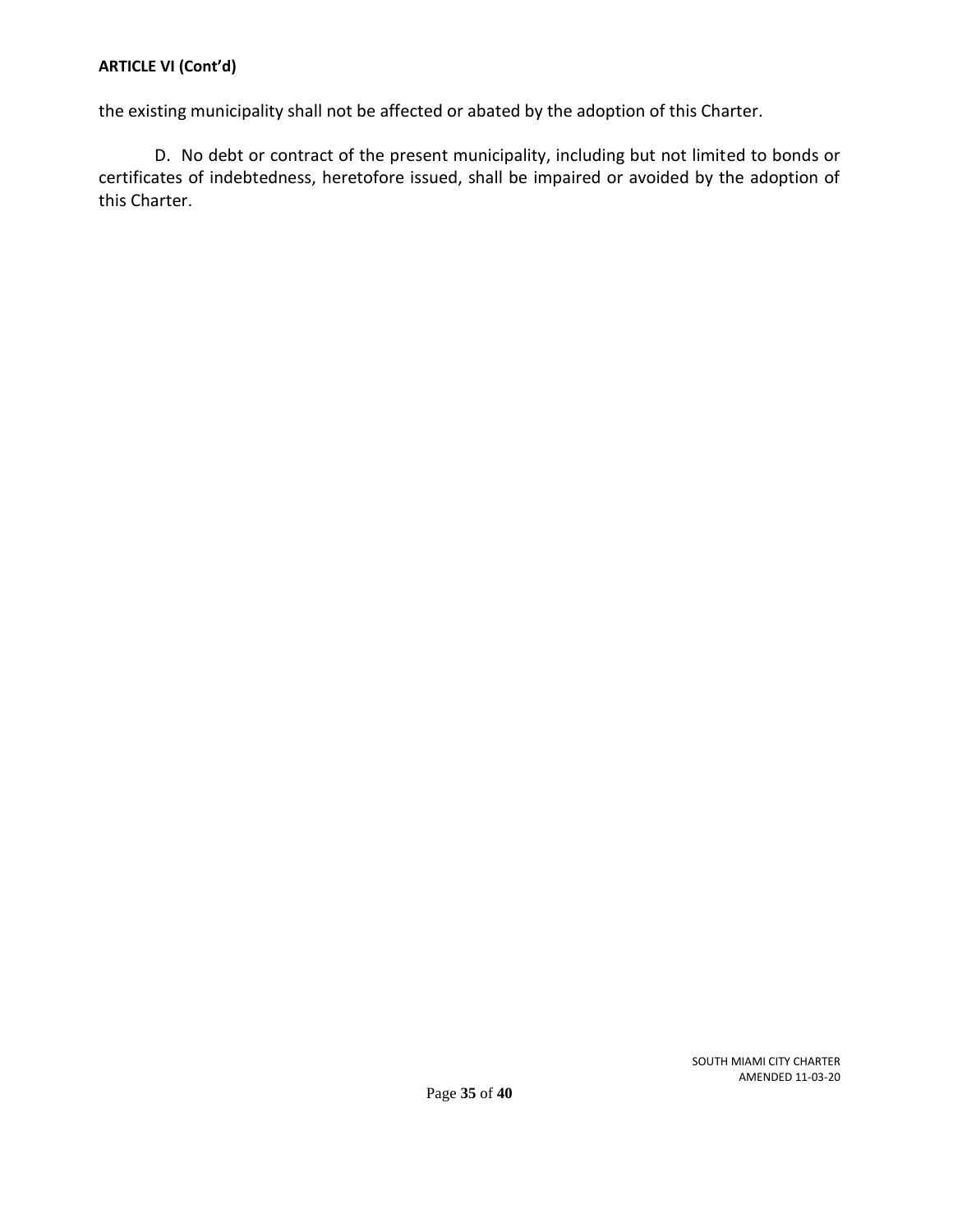# **Schedule (A) Boundaries**

<span id="page-35-0"></span>Beginning at a point in the center of Southwest 57 Avenue at the Southeast corner of Section 36, Township 54 South, Range 40 East; thence running Northerly along the East line of Section 36, and Section 25, Township 54 South, Range 40 East, said line being the center line of Southwest 57 Avenue (Red Road) a distance of approximately 7,920 feet, to the Northeast corner of the Southeast quarter of aforesaid Section 25; thence running Westerly along the North line of the aforesaid Southeast quarter of Section 25, the same being the center line of Southwest 64 Street (Hardee Road) approximately 1,660 feet to the East line of HAMLET, said point being the Southeast corner of the West half of the Southeast quarter of the Southwest quarter of the Northeast quarter of aforesaid Section 25 thence running Northerly along the East line of HAMLET and AVOCADO HOMES a distance of 1,988.2 feet, more or less, to the Northeast corner of the West half of the Southeast quarter of the Northwest quarter of the Northeast quarter of Section 25, thence running Westerly to the Northwest corner of the Southeast quarter of the Northwest quarter of the Northeast quarter of Section 25, aforesaid, a distance of 336.08 feet, more or less; thence running Northerly along the East line of the Northwest quarter of Northwest quarter of Northeast quarter to the North line of aforesaid Section 25 (center line of Southwest 56 Street, sometimes known as Miller Drive) a distance of 663.53 feet, more or less; thence running Westerly along the North line of Section 25,Township 54 South, Range 40 East, said line being the center line of Southwest 56 Street, to the Southeast corner of the West half of the Southeast quarter of the Southeast quarter of the Southwest quarter of Section 24, Township 54 South, Range 40 East, a distance of 1,011.45 feet, more or less, thence running Northerly along the East line of LA HAMACA SUBDIVISION, to the Northeast corner of the Southwest quarter of the Northeast quarter of the Southeast quarter of the Southwest quarter of Section 24, aforesaid, a distance of 1,024.81 feet, more of less, thence running Westerly a distance of 337.59 feet, more or less, to the Northwest corner of the Southwest quarter of the Northeast quarter of the Southeast quarter of the Southwest quarter of Section 24, aforesaid, said point being in the center line of Southwest 63 Avenue; thence running Northerly along the center line of said Southwest 63 Avenue a distance of 343.07 feet, more or less, to the Northeast corner of the East half of the West half of the Southeast quarter of the Southwest quarter of Section 24, aforesaid; thence running Westerly a distance of 337.59 feet, more or less, to the Northwest corner of the East half of the West half of the Southeast quarter of the Southwest quarter of Section 24; thence running Southerly a distance of 1,371.49 feet, more or less to the center line of Southwest 56 Street (Miller Road) at the Southwest corner of the East half of the West half of the Southeast quarter of the Southwest quarter of Section 24 aforesaid; thence running Westerly along the center line of South west 56 Street, said line being the South line of Section 24 aforesaid, to the Southeast corner of the Southwest quarter of the Southwest quarter of Section 24, aforesaid, a distance of 337 feet, more or less, thence running Northerly along the East line of the Southwest quarter of the Southwest quarter of Section 24, a distance of 660 feet, more or less to the North line of the South half of the Southwest quarter of the Southwest quarter of aforesaid Section 24; thence running Westerly along said North line of the South half of the Southwest quarter of the Southwest quarter of Section 24, to the Southwest corner of the East half of the Northeast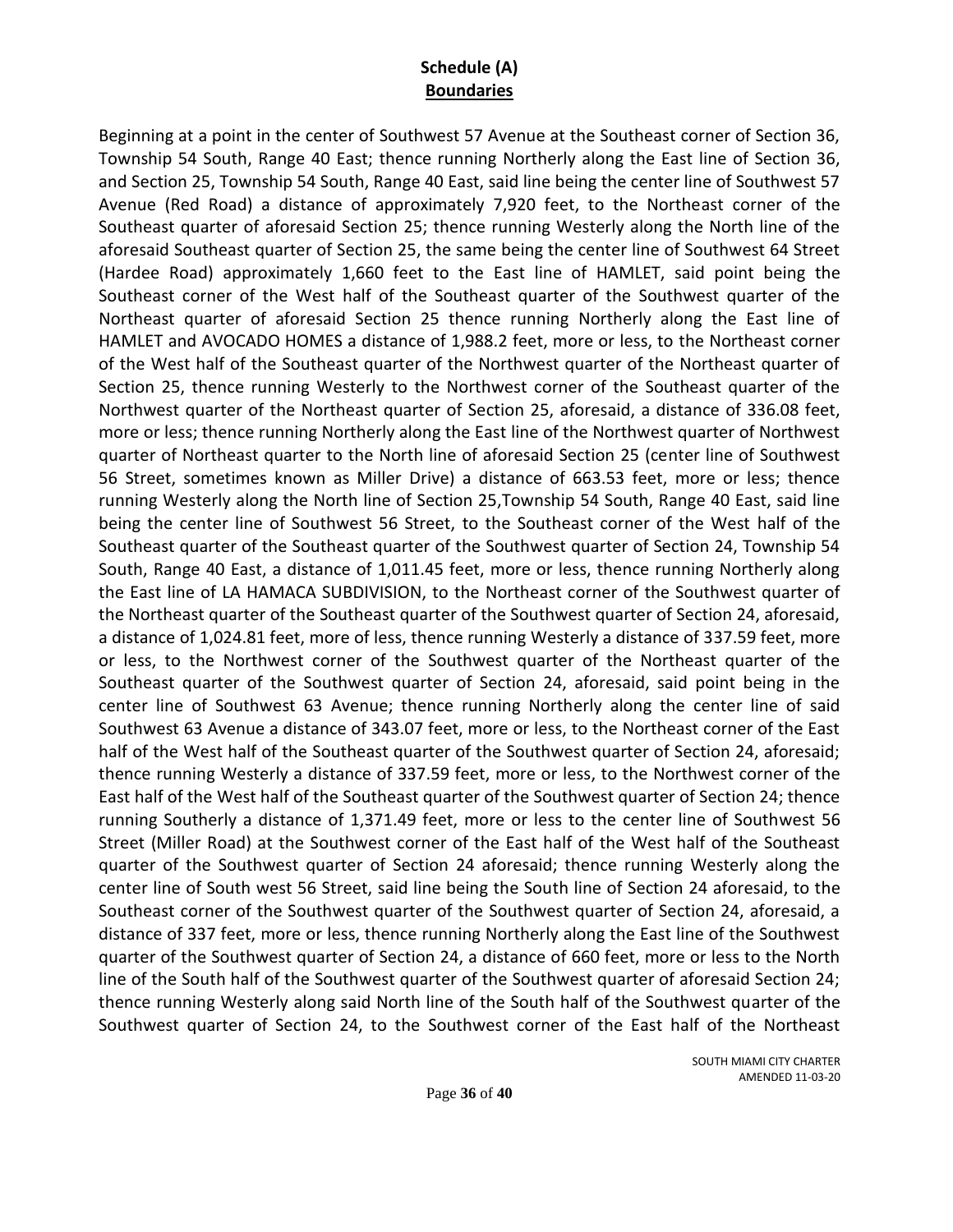quarter of the Southwest quarter of the Southwest quarter of Section 24, a distance of 337 feet, more or less; thence running North along the West line of the East half of the Northeast quarter of the Southwest quarter of the Southwest quarter of Section 24, a distance of 660 feet, more or less, to the Northeast corner of the West half of the Northeast quarter of the Southwest quarter of the Southwest quarter of said Section 24; thence running Westerly along the North line of the West half to the Northeast quarter of the Southwest quarter of the Southwest quarter of said Section 24, a distance of 330 feet, more or less, to the Northeast corner of the Northwest quarter of the Southwest quarter of the Southwest quarter of aforesaid Section 24, said point being in the center line of Southwest 65 Avenue, at the Northeast corner of GRANDVIEW PARK SUBDIVISION; thence running North along the East line of the West half of the Northwest quarter of the Southwest quarter of Section 24, to the Northwest corner of the Southeast quarter of the Northwest quarter of the Southwest quarter of the aforesaid Section 24, a distance of 660 feet, more or less; thence East 330 feet, more or less, to the Southeast corner of the West half of the Northeast quarter of the Northwest quarter of the Southwest quarter; thence North 660 feet, more or less, to the center line of Southwest 48 Street, said point being the Northeast corner of the West half of the Northeast quarter of the Northwest quarter of the Southwest quarter; thence West along the center line of Southwest 48 Street 990 feet, more or less, to the Northwest corner of Southwest quarter of aforesaid Section 24, said point being the intersection of the center line of Southwest 48 Street and Southwest 67 Avenue; thence running Southerly along the center line of Southwest 67 Avenue; the same being the West line of aforesaid Sections 24 and 25, to the Southwest corner of the Northwest quarter of the Northwest quarter of Section 25, aforesaid; said point being the intersection of the center line of Southwest 67 Avenue and 60 Street; thence running Westerly along the North line of the South half of the Northeast quarter of Section 26, Township 54 South, Range 40 East, to a point on the Easterly Right of Way line of the Florida East Coast Railway Company (Miami Belt Line); thence run Southerly along the Easterly Right of Way line of aforesaid Florida East Coast Railway Company (Miami Belt Line) to a point on the North line of the Southeast quarter of aforesaid Section 26; thence Easterly along the North line of the Southeast quarter of aforesaid Section 26 to the Northwest corner of the Northeast quarter of the Southeast quarter of aforesaid Section 26; thence run Southerly along the West line of the East half of the Southeast quarter of Section 26, aforesaid, and the West line of the East half of the Northeast quarter of Section 35, Township 54 South , Range 40 East, said line also being the center line of Southwest 69 Avenue, a distance of 5,280 feet, more or less, to the Southwest corner of the Southeast quarter of the Northeast quarter of Section 35, Township 54 South, Range 40 East; thence running easterly 1,980 feet, more or less, to the Northwest corner of the North half of the Northeast quarter of the Northwest quarter of the Southwest quarter of Section 36, Township 54 South, Range 40 East; thence South 330 feet, more or less, to the Southwest corner of the North half of the Northeast quarter of the Northwest quarter of the Southwest quarter of Section 36; thence East 660', more or less, to the Southeast corner of the North 1/2 of the Northeast quarter of the Northwest quarter of the Southwest quarter of Section 36; thence North 330 feet, more or less, to the Northeast corner of the North half of the Northeast quarter of the Northwest quarter of the Southwest quarter of said Section 36; thence running Easterly along the center line of Southwest 80 Street, also the South line of the Northwest quarter of aforesaid Section 36 to a point at the intersection of the center line of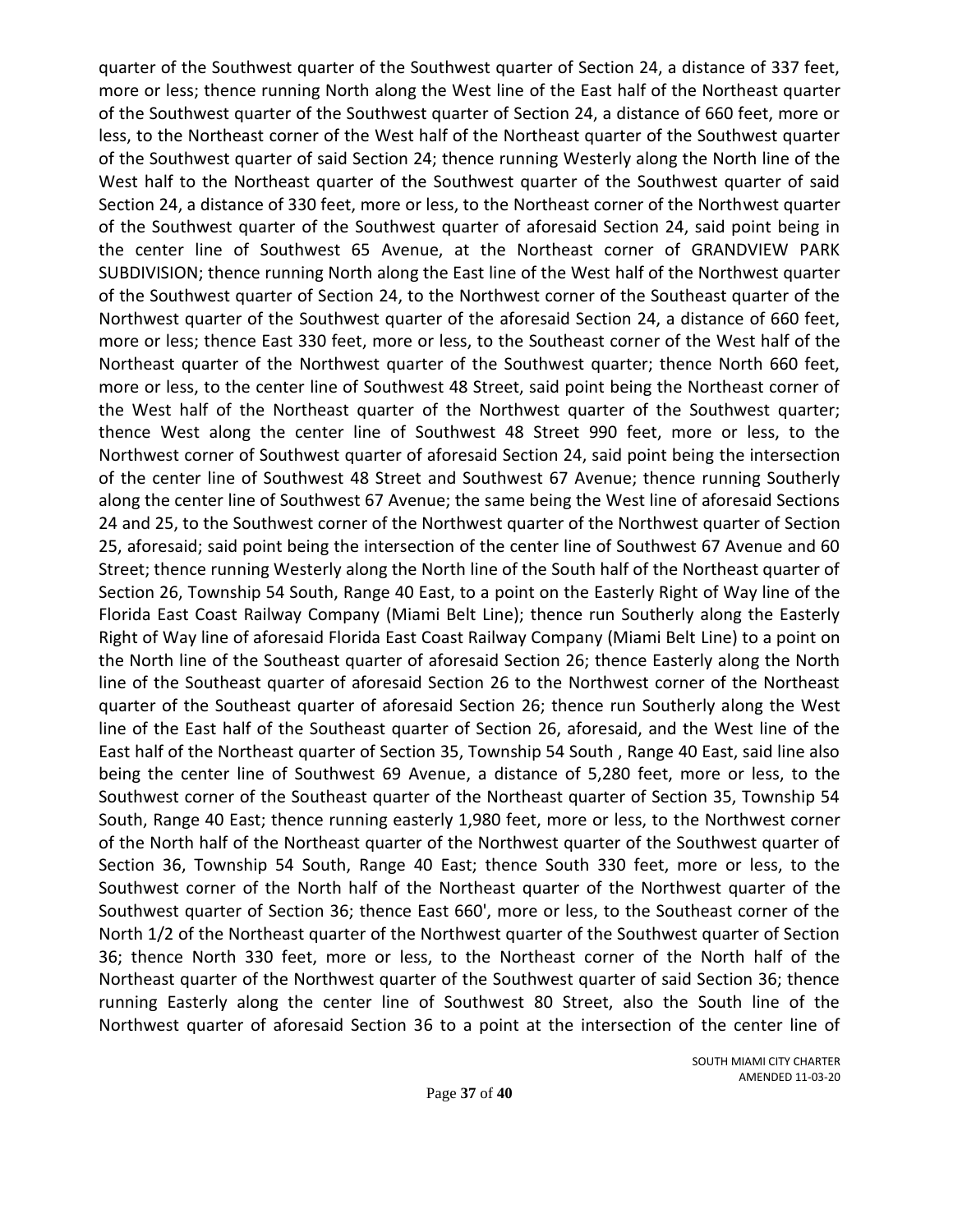Southwest 80 Street and Southwest 62 Avenue, said point being the center of Section 36, Township 54 South, Range 40 East, a distance of 1,320 feet, more or less, thence running South along the center line of Southwest 62 Avenue, said line being the West line of the Southeast quarter of Section 36 to the center line intersection at Southwest 88 Street; said point being the Southwest corner of the Southeast quarter of aforesaid Section 36, a distance of 2,640 feet, more or less,; thence Easterly along the center line of Southwest 88 Street 2,640 feet, more or less, to the Southeast corner of Section 36, Township 54 South, Range 40 East, said point being the Point of Beginning. ALSO the following described areas in Section 24, Township 54 South, Range 40 East: All of the Northeast quarter of the Southeast quarter of the Southeast quarter of Section 24, Township 54 South, Range 40 East, the same being the ORCHARD HEIGHTS and RIVIERA PINES SUBDIVISIONS.

All of the Northeast quarter of the Northeast quarter of the Southeast quarter of Section 24, comprising a Re-subdivision of Blocks 5, 6 and the North half of Block 15, BILTMORE HEIGHTS SUBDIVISION, together with all the streets and avenues lying in the Northwest quarter of the Northeast quarter of the Southeast quarter and the Northeast quarter of the Northwest quarter of the Southeast quarter and the Northwest quarter of the Northwest quarter of the Southeast quarter and the Northeast quarter of the Northeast quarter of the Southwest quarter and all of the tract of land in the East half of the Northwest quarter of the Northeast quarter of the Southwest quarter of Section 24, together with the following described lots: Lots 9, 10, 11 and 12 of Block 9; Lots 1, 2, 3 of Block 13; Lots 20 and 21 of Block 1; of BILTMORE HEIGHTS as recorded in Plat Book 21 at Page 34 of the Public Records of Dade County, Florida.

# ALSO:

The East 80 feet of Tract 4, BILTMORE HEIGHTS REVISED, recorded in the Plat Book 39 at Page 65 of the Public Records of Dade County, Florida; also formerly known as Lots 23, 24, 25 and the East 5 feet of Lot 22 in Block 4 of BILTMORE HEIGHTS, recorded in Plat Book 21 at Page 34 of the Public Records of Dade County, Florida.

ALSO including all of the following described lands lying in the North half of the North half of Section 24:

Beginning at the Northeast corner of Section 24, at the intersection of the center lines of Southwest 57 Avenue (Red Road) and Southwest 40 Street (Bird Road); thence running Westerly along the North line of Section 24 (center line of Southwest 40 Street) to the Northwest corner of the East half of the Northwest quarter of the Northwest quarter of the said section; thence running South along the west line of the East half of the Northwest quarter of the Northwest quarter to the Southwest corner of the East half of the Northwest quarter of the Northwest quarter of said Section 24; thence running easterly along the South Line of the North half of the North half of Section 24 to the Southeast corner of the West half of the Northeast quarter of the Northeast quarter of said Section, a distance of 3,960 feet, more or less, thence running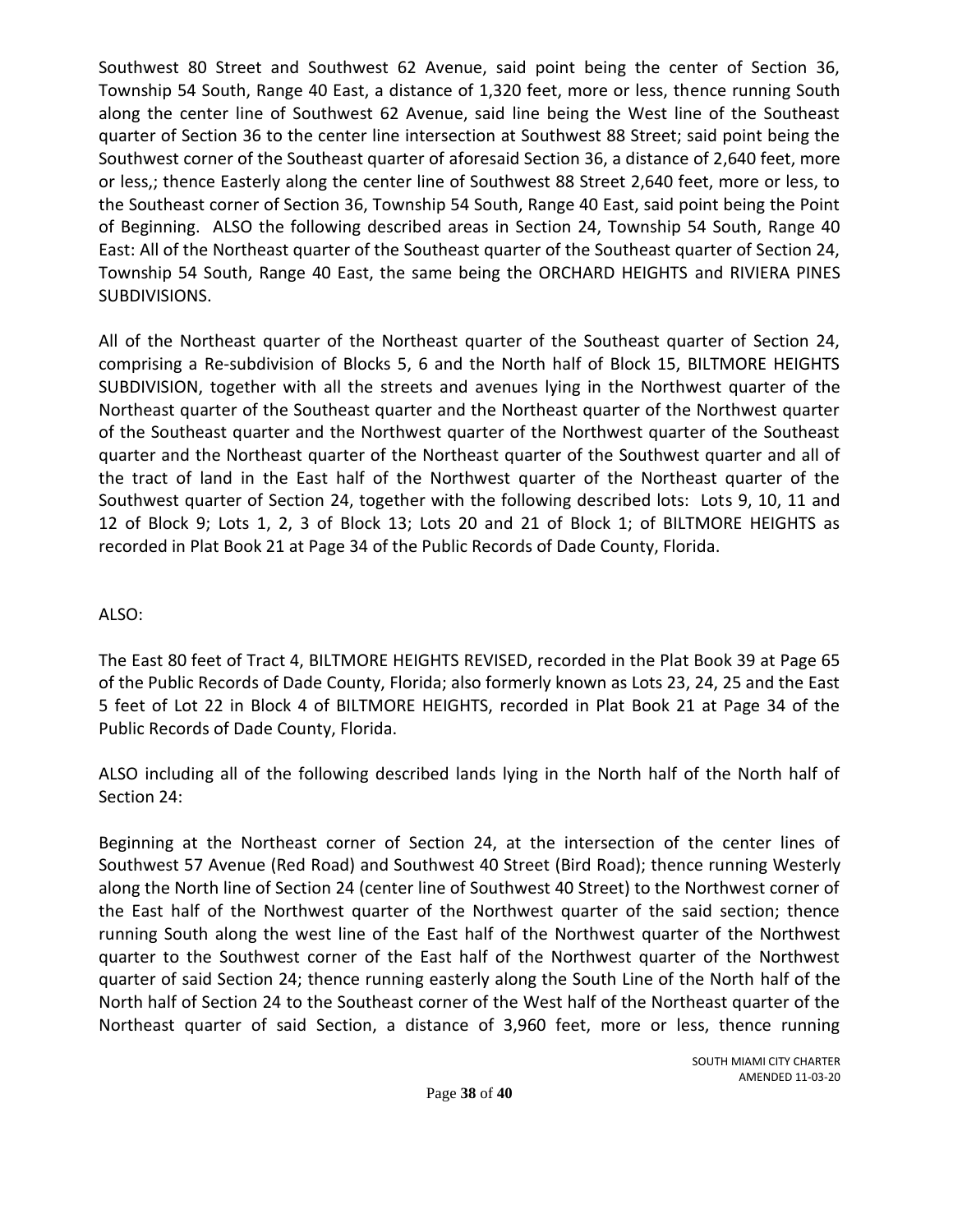Northerly along the West line of the East half of the Northeast quarter of the Northeast quarter of Section 24 to the Northwest corner of the South half of the Southeast quarter of the Northeast quarter of the Northeast quarter of said section a distance of 330 feet, more or less, thence running Easterly along the North line of the South half of the Southeast quarter of the Northeast quarter of the Northeast quarter of said section to the East line of Section 24, a distance of 660 feet, more or less, to the Northeast corner of the South half to the Southeast quarter to the Northeast quarter of the Northeast quarter of Section 24, said point being in the center line of Southeast 57 Avenue; thence running North along the East line of Section 24 to the place of beginning a distance of 990 feet, more or less; however, excluding from the above description certain parcels and tracts of land, but not excepting any rights of way for highways within the area described, the exceptions being as follows:

All lots in the Southeast quarter of the Northwest quarter of the Northwest quarter and the East half of the Northeast quarter of the Northwest quarter of the Northwest quarter of Section 24, Township 54 South, Range 40 East, Tract 1-A and Lots 10, Tracts 2-A, 2-B, Lot 9 and Tract 2-C, Tracts 4-A, 4-B, and 4-C, the North 10 feet of the East 50 feet of Lot 5 and Tract 3-D in ALTA TERRA a subdivision of the East half of the West half of the Northwest quarter of the Northeast quarter of Section 24 as recorded in Plat Book 35 at Page 26 of the Public Records of Dade County, Florida.

ALL lots in the Northeast quarter of the Northwest quarter of the Northeast quarter and in the North half to the Southeast quarter of the Northwest quarter of the Northeast quarter of Section 24, Township 54 South, Range 40 East.

ALL lots in Blocks 4 and 5, with the exception of Lots 21 and 24 in Block 5, ALL lots in Block 3 with the exception of Lots 1,2,9,10,11,12,13,14,15, and 16,; ALL lots in Block 6, with the exception of Lots 8, 9, 13, 14, 15, 16, 17, 18, 19, and 20; ALL lots in Block 7, with the exception of Lots 14, 17, 18, 19, 20, 21, 22, 24, 25, 26, and 27; as contained in WESTERFIELD MANOR, Section One, Two and Three located in the Northeast quarter of the Northeast quarter of Section 24, aforesaid, and recorded in Plat Book 18 at Page 47 and in Plat Book 27 at Page 9 of the Dade County Public Records, and the jurisdiction and powers of the City of South Miami shall extend over all lands within said area, whether platted or unplatted, and including, but not limited to all streets, sidewalks, alleys and parks and to and over all water, waterways, canals and submerged lands whatsoever within the said boundaries.

ALSO, beginning at the intersection of the centerline of Southwest 59 Avenue and the centerline of Southwest 64 Street; thence run easterly along the centerline of Southwest 64 Street to the intersection of the East boundary line extended of UNIVERSITY GARDENS SUBDIVISION NO. 1 as recorded in Plat Book 89 at Page 15 of the Public Records of Dade County, Florida; thence run Northerly along the East boundary line of said UNIVERSITY GARDENS SUBDIVISION NO. 1, to the Northeast corner of Block 2, of said UNIVERSITY GARDENS SUBDIVISION, NO. 1, thence run westerly along the North line of said Block 2, of UNIVERSITY GARDENS SUBDIVISION NO. 1 to a point on the East right of way line of Southwest 59 Avenue; thence run Northerly along the East